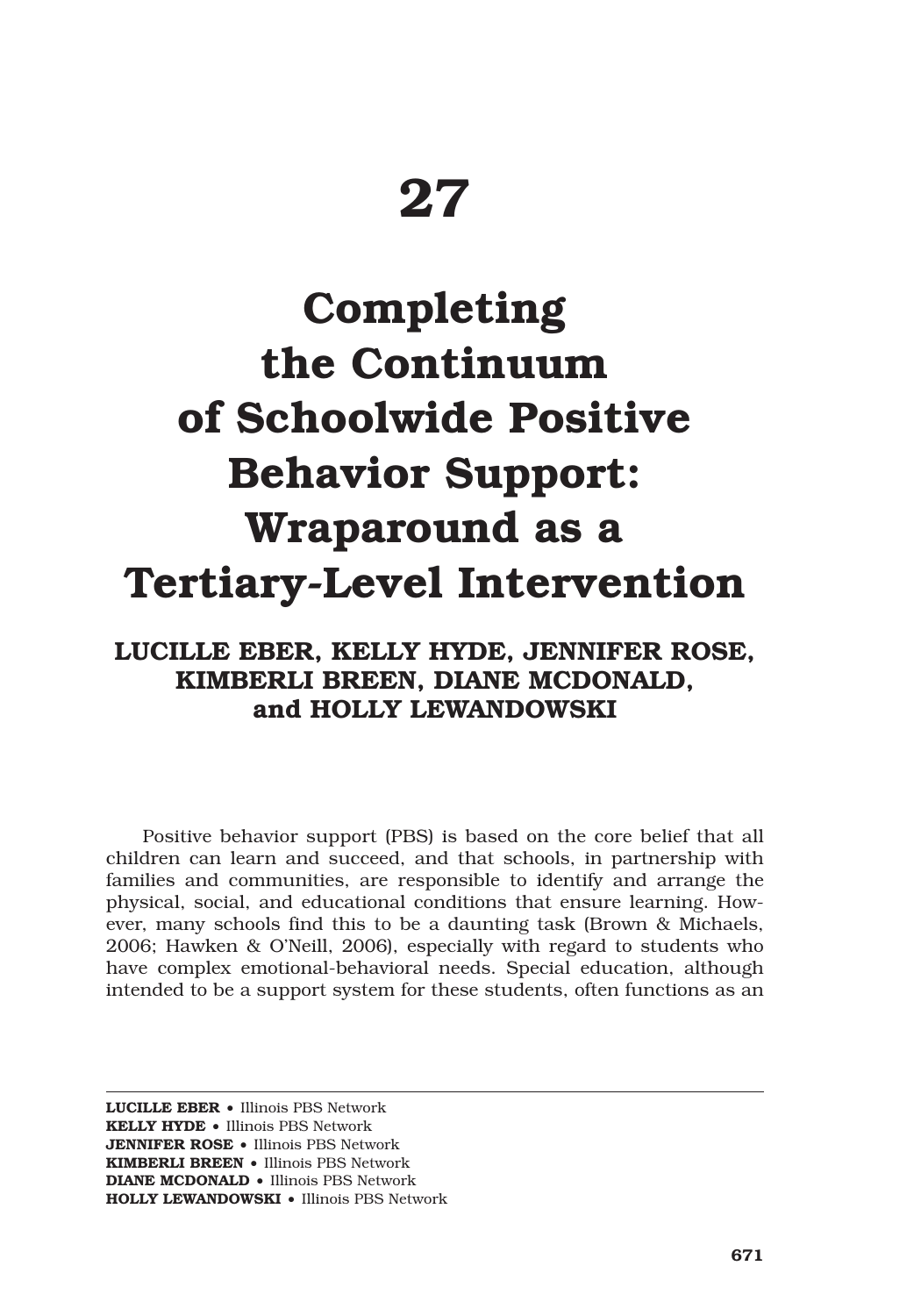exclusionary default, with limited social and academic success (National Center for Education Statistics, 2005; Wagner, Newman, Cameto, Levine, & Garza, 2006). Improving educational outcomes for all students requires significant changes in how schools respond to students with complex needs, including application of research-based behavioral practices, and integration of community/family supports with school-based services.

As described in previous chapters, application of PBS schoolwide is expected to improve schools' capacity to effectively educate the 1–15% of students with emotional-behavioral and related learning challenges. We propose that the family-centered wraparound process (Burns & Goldman, 1999) is an essential component of schoolwide positive behavior support (SW-PBS) if schools are to ensure success for students who require comprehensive mental health supports. The wraparound approach provides a structure for schools to establish proactive partnership with families and community supports, a necessary component for arranging successful environments around students with complex emotional-behavioral needs. Families (including the student) are positioned as key informants and decision makers in prioritizing desired outcomes and strength-based strategies. Embracing such person-/family-centered values and techniques, the wraparound process results in uniquely tailored interventions that are carefully implemented with families and teachers in lead roles, ensuring contextual fit (Albin, Lucyshyn, Horner, & Flannery, 1996; Crone & Horner, 2003) and therefore increasing likelihood of effectiveness across home, school, and community.

This chapter describes how the system and practice features of the wraparound process, traditionally used in mental health systems, have been integrated into the tertiary level of SW-PBS. This includes (a) definition and contextual foundation of wraparound; (b) links with SW-PBS; (c) integration of data-based decision making into the wraparound process; (d) system structures needed at the tertiary tier; and (e) implications for mental health collaborators. The ongoing development of process and outcome tools used by school-based practitioners applying the wraparound process with students with complex needs and their families within SW-PBS, including implementation results, is included. Interface with interagency system-of-care (SOC) approaches applied through mental health and the person-centered planning (PCP) process associated with PBS are also discussed.

## **SETTING THE CONTEXT**

#### **What Is Wraparound?**

Wraparound is both a philosophy of care and a defined process for developing a plan of care for an individual youth and his or her family (Burns & Goldman, 1999). Wraparound supports students and their families by proactively organizing and blending natural supports, interagency services, PBS, and academic interventions as needed. Other life domain needs such as medical, safety, cultural, spiritual, social, and so on may be addressed by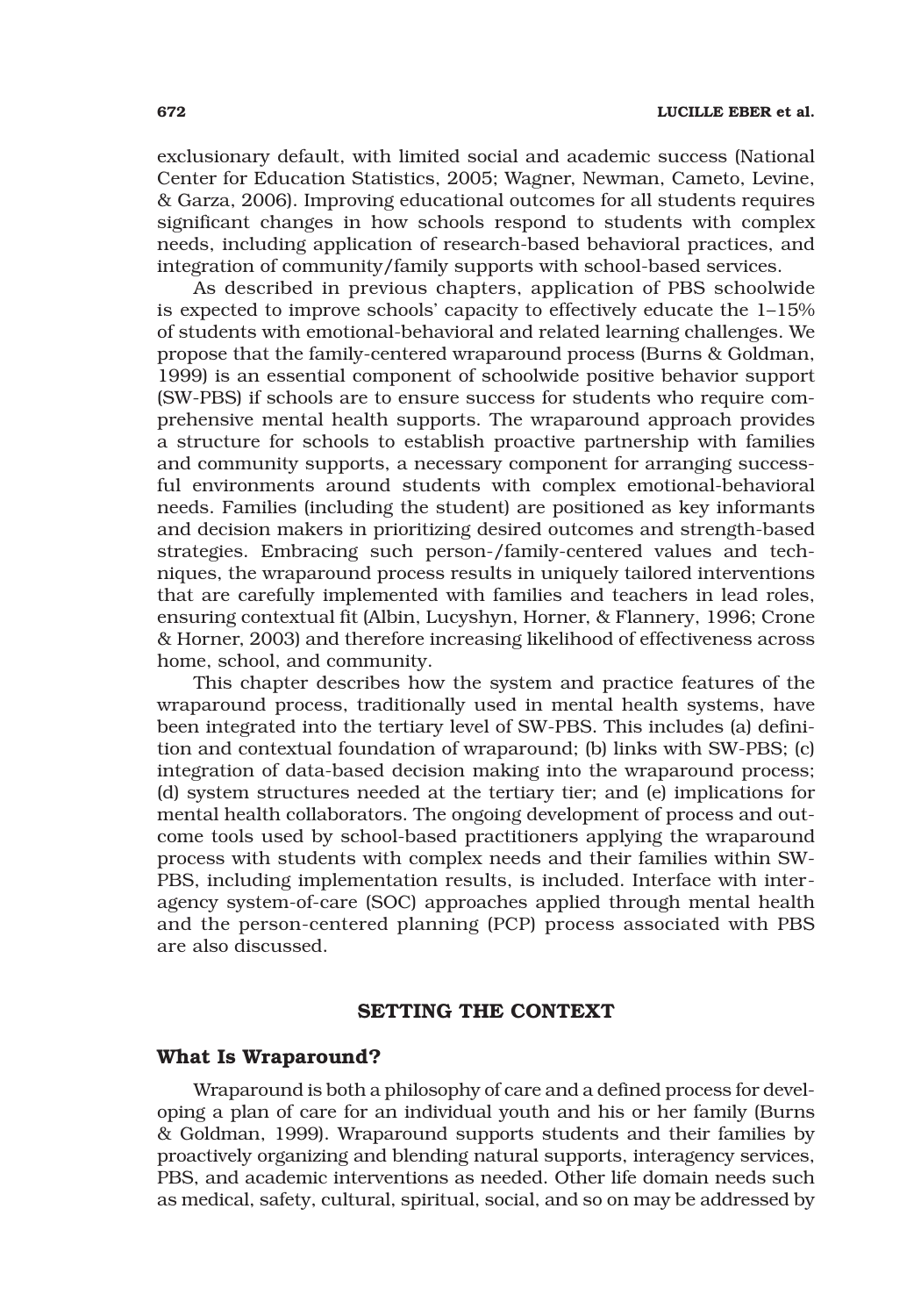wraparound teams as well. Wraparound distinguishes itself from traditional service delivery in special education and mental health with its focus on connecting families, schools, and community partners in effective problemsolving relationships. Unique implementation features include (a) family and youth voice guide the design and actions of the team; (b) team composition and strategies reflect unique youth and family strengths and needs; (c) the team establishes the commitment and capacity to design and implement a comprehensive plan over time; and (d) the plan addresses outcomes across home, school, and community through one synchronized plan.

The wraparound process includes specific steps to establish ownership, and therefore investment, of people who spend the most time with the student (i.e., family, teacher). This creates an environment in which a range of interventions, including behavioral supports, are more likely to be executed with integrity. As such, the wraparound process includes systematic assessment of the needs of the adults who support the youth and can arrange supports for these adults on behalf of the youth (Eber, 2003). For example, a wraparound team may solicit involvement from the community to assist a family with accessing stable housing and other basic living supports as parents may be better able to focus on a home-based behavior change plan for their child if stress about being evicted from an apartment is alleviated. Other examples include teams facilitating transportation, recreation opportunities, and social supports. Teams can also tailor supports for teachers who may be challenged with meeting the unique needs of a student. For example, a plan to change problem behavior at school may be more likely to succeed if the teacher has a trusted colleague of choice who models the instruction of the replacement behavior or how to naturally deliver the reinforcement in the context of the classroom.

Differing from individualized educational plans (IEPs) and other typical school-based team processes, the wraparound process delineates specific roles for team members, including natural support persons (Eber, 2003), and detailed conditions for interventions, including specifying roles each person will play in specific circumstances. The role of a designated team facilitator is critical to ensure the process is adhered to and that the principles of the strength-based person-/family-centered approach are held fast. The wraparound facilitator, often a school social worker, counselor, or school psychologist, guides the team through the phases of wraparound (discussed in this chapter), ensuring a commitment to "remain at the table," despite challenges and setbacks, until the needs of the youth and family are met and can be sustained without the wraparound team.

Although on the surface wraparound can be seen as similar to the typical special education or mental health treatment planning process, it actually goes much further as it dedicates considerable effort on building constructive relationships and support networks among the youth and his or her family (Burchard, Bruns, & Burchard, 2002; Eber, 2005). This is accomplished by establishing a unique team with each student and the student's family that is invested in achieving agreed-on quality-of-life indicators. Key questions asked of youth and their families and teachers during team development (Phase I) of wraparound often include the following: "What would a good school day for you (or for your child) look like to you?" "What would life at home look or feel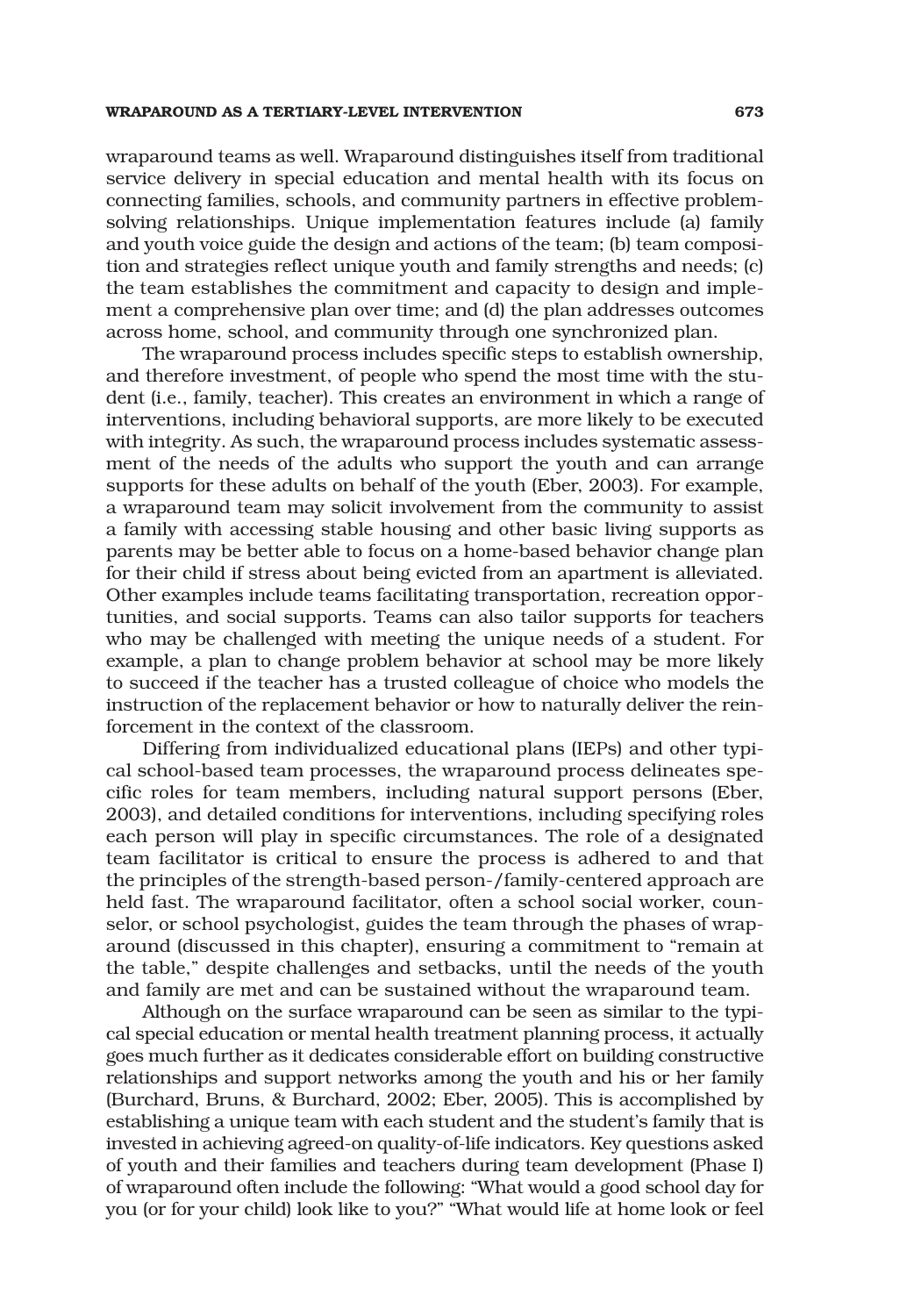like if it was better?" "How would you define success for your child 5 years from now?" Following a response to intervention (RTI) model in which problem-solving methods become more refined for smaller numbers of students, these more intensive techniques for engagement and team development are needed to ensure that a cohesive wraparound team and plan are formed.

Wraparound is characterized by a deliberate and consistent focus on strengths and needs as defined by the youth and family (VanDenBerg, 1999). This requires significant effort and purposeful techniques by the team facilitator as team members may have defaulted into a problemfocused mode and predetermined ideas of "needs" that are often stated as services (i.e., "He needs an alternative placement," "She needs counseling," "She needs a one-on-one aide"). A key component in the wraparound process is the development of a rich and deep strength profile that identifies very explicit strengths across settings (e.g., home, school, community) and life domains (i.e., social, cultural, basic living skills, academics, etc.). Similar to quality-of-life indicators in the person-centered planning (PCP) process associated with PBS, we define *big needs* in wraparound as follows: (a) The needs are big enough that it will take a while to achieve, such as "James needs to feel respected at school." (b) There is more than one way to meet it; for example, "Hector needs to feel competent/able about learning" instead of "Hector will complete his assignments." (c) The need will motivate the family to want to participate on the team. For instance, Maria's mother needs to feel confident that Maria will get treated fairly at school. (d) If met, the need will improve quality of life for the youth or those engaged with the youth on a regular basis (e.g., the family, the teacher).

The wraparound process helps ensure the development of a cohesive team of family members, natural support providers, and professionals. Interventions designed and applied within the context of those closest to the student allow for ownership around success being enjoyed by students, families, teachers, and others involved in the day-to-day life of the youth. Therefore, the likelihood of interventions being applied effectively, monitored, and revised as needed to ensure sustainable outcomes across home, school, and community is greatly increased.

#### **The Need for Comprehensive and Collaborative Approaches**

The historically dismal outcomes for youth struggling with emotionalbehavioral challenges clearly indicate that not only schools, but also mental health, child welfare, and juvenile justice struggle to effectively meet their responsibilities for supporting them (Cauffman, Scholle, Mulvey, & Kelleher, 2005). The documented poor prognosis for youth with identified emotional and behavioral disorders (EBDs) is only part of the reality as these youth are historically underidentified and underserved. The U.S. Department of Health and Human Services (1999) asserted that approximately one in every five children between the ages of 9 and 17 has a diagnosable mental health or addictive disorder. The mental health literature reports prevalence rates of youth with diagnosable mental health conditions ranging from 13% (Costello, Mastillo, Erkanli, Keeler, & Angold, 2003) to 20% (Friedman, Katz-Levy, & Manderschied, 1996; Shaffer et al.,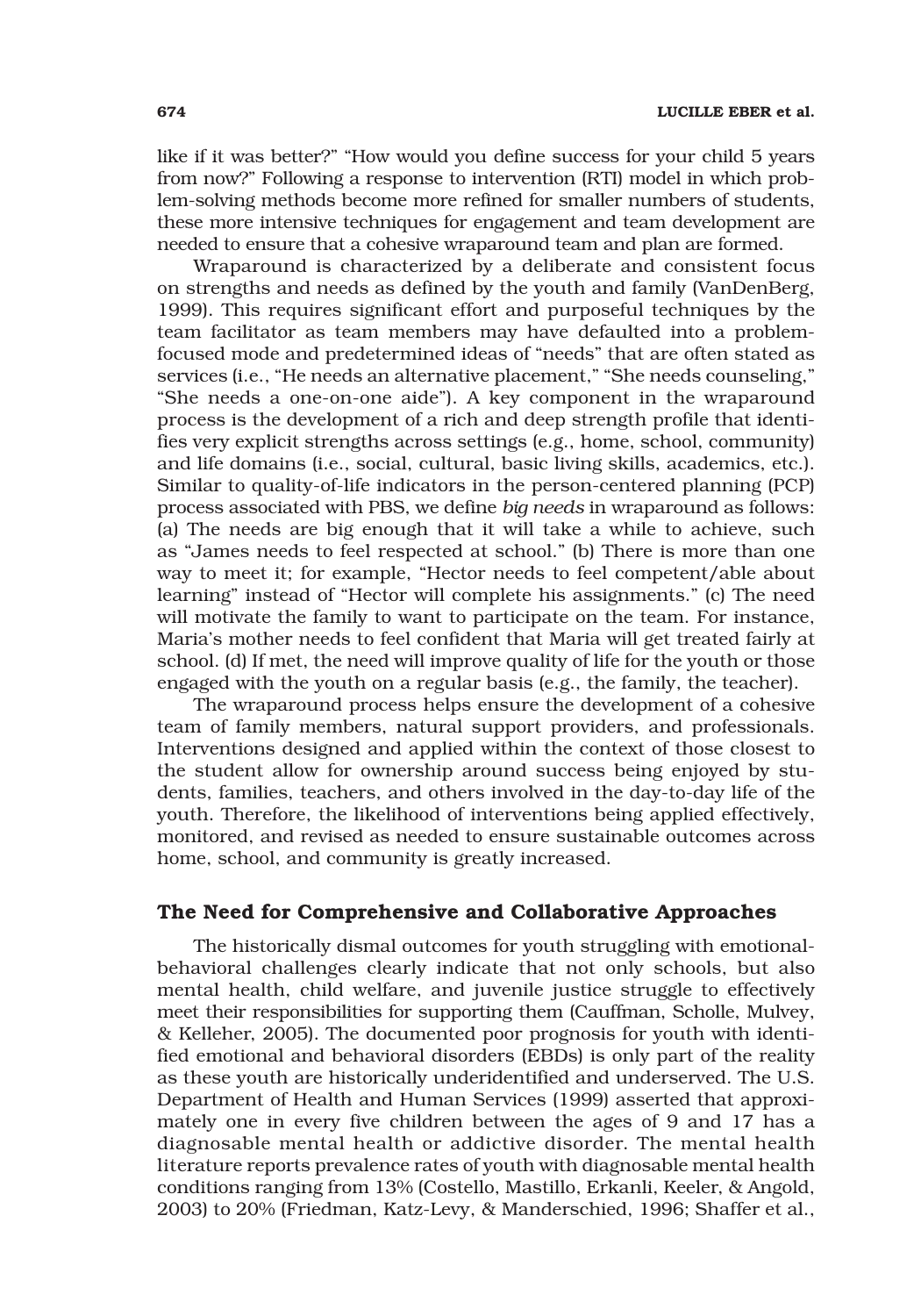1996), with less than half of these youth reported as actually engaged in treatment with mental health providers (Burns et al., 1995; Strein, Hoagwood, & Cohn, 2003). Most youth who do connect with mental health providers (70–80%) do so through schools, including contacts with school psychologists, social workers, and counselors (Rones & Hoagwood, 2000). However, the numbers of students identified with an EBD who receive special education services under the Individuals With Disabilities Education Act (IDEA) 2004 usually represent only about 1% of total school enrollment (National Center for Education Statistics, 2005). The different systems designated to serve these youth report a range of prevalence rates and define service delivery options with different criteria. Nonetheless, it is fair to say that alarmingly low numbers of youth who need such supports receive them, and those that do, fair poorly. The need for more effective systems that systematically provide comprehensive and collaborative interventions is evident.

For over 20 years, service providers, researchers, and advocates have been focusing on how to improve the outcomes for youth with complex emotional-behavioral challenges by building collaborative networks that coordinate the full range of services and supports needed by these youth and their families. Led primarily by mental health, youth-serving agencies and communities have struggled to develop more comprehensive and effective options. First proposed by Jane Knitzer in her seminal document *Unclaimed Children* (Knitzer, 1982), national, state, and local mental health and other agencies have focused on development of SOC approaches during the past 20 plus years. The concept of SOC has come to be understood as approaches that are strength based, culturally relevant, include a range of choices along a continuum, draw on natural settings and caretakers, and design unique interventions responsive to the preferences of the youth and family (Eber & Keenan, 2004; Hernandez & Hodges, 2003; Stroul & Friedman, 1986). Coordination of a variety of services across settings and providers in the community is a critical feature. Advocacy is a key component of the SOC concept since tailoring services to meet needs as defined by the family is, unfortunately, often inconsistent with traditional service delivery models in mental health, child welfare, juvenile justice, and education (Burchard et al., 2002).

## **SW-PBS and Students With Complex Needs**

Since approximately 1998, schoolwide applications of PBS have emerged with the intent to build capacity for schools to provide effective behavior supports to all students, including those with complex behavioral needs, through a comprehensive prevention-based approach. As described in this volume, SW-PBS applies the science of behavior schoolwide using systems change structures that include a representative leadership team, ongoing self-assessment of the fidelity of the process, and rigorous application of data-based decision making. Consistent with the public health model, SW-PBS is a systemic approach that focuses on large units of analysis (e.g., school buildings and classrooms) and incorporates a three-tier framework: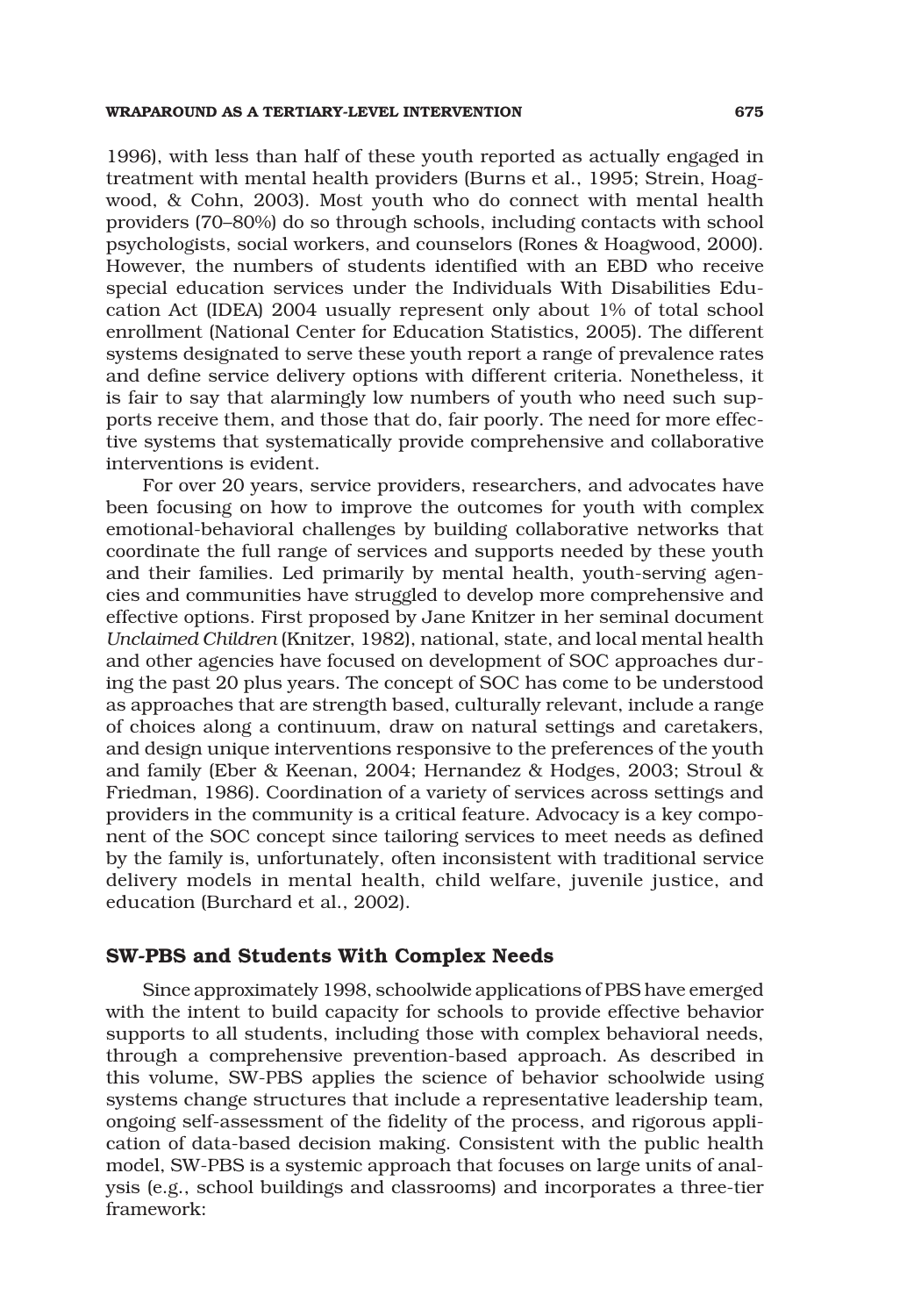- 1. Universal prevention addresses the entire school population via evidence-based instructional practices, precorrection, and adjustment of the environment to foster prosocial behavior.
- 2. Secondary or selected prevention delivers higher-level, more specialized interventions to 10–15% of students whose lack of response to universal prevention places them at risk for problem behaviors.
- 3. Tertiary or indicated prevention delivers specific interventions to the 1–5% of students with the highest needs due to a highly disproportionate level of risk relative to protective factors.

Within such a comprehensive system of behavioral support in schools, students with complex social-emotional needs should fare well as they can access evidence-based behavioral practices across all settings in the schools. For example, it is logical to assume that a student with an attention deficit disorder who has trouble managing his or her behavior will benefit greatly from the ongoing instruction of prosocial behavior provided to all students in hallways, classrooms, and so on, including consistent prompts and recognition for adhering to the schoolwide expectations. This same student may also be part of a "check-in/check-out" system (secondary-level intervention) in which about 4–7% of students in the school systematically receive a higher rate of prompts and recognition for positive behavior as they check in with teachers and other designated staff systematically throughout the day. This same student may have a uniquely designed wraparound team that arranges and monitors other more individualized interventions, such as additional academic or behavioral supports, arrangement of socialization opportunities at school or in the community, and so on. Supports for the family may include linkages with community resources (i.e., mental health providers, family support groups) and may involve natural supports that may be suited to the cultural lifestyle preferences of the youth and family. For example, a mentor or "big brother" may be enlisted to support the youth's participation in a youth group at the family's church or on a Little League team.

As described in previous chapters, schoolwide application of researchbased behavioral practices can and should result in earlier and more accurate identification of students who need higher levels of behavioral support. The logic is that effective individualized interventions would then be made available for the small number of students with this need for higher-level behavior support. However, there is limited research that verifies how students with emotional-behavioral and other severe disabilities actually benefit from SW-PBS (Safran & Oswald, 2003). But, there is emerging evidence that supports the logic that investment in SW-PBS increases the likelihood that effective, individualized interventions will be provided to these students. In fact, schools in Illinois that have reached full implementation of the universal level of SW-PBS as measured by the School-wide Evaluation Tool (SET; Sugai, Lewis-Palmer, Todd, & Horner, 2001) are twice as likely to implement individualized interventions (rated as effective) than schools that have not yet fully implemented SW-PBS structures (Illinois FY05 PBIS Annual Progress Report available at www.pbisillinois.org). This fiscal year (FY) 2005 finding is consistent with similar results in FY03 and FY04 (Illinois FY04 PBIS Annual Progress Report available at www.pbisillinois.org).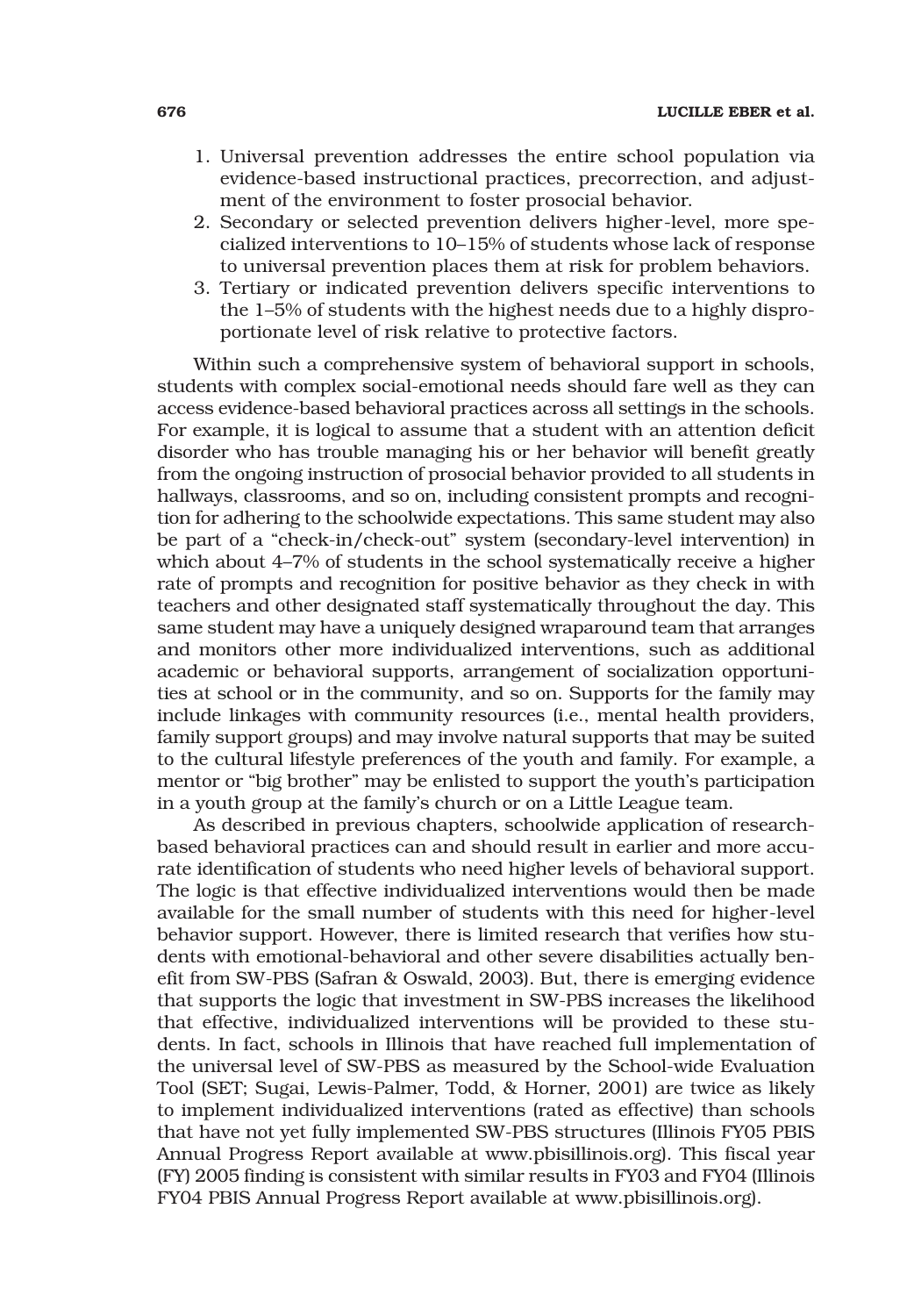In spite of the logic and early indicators that suggest that implementation of SW-PBS will benefit students with the most complex emotionalbehavioral needs, low-fidelity implementation of SW-PBS can set up risky conditions. For example, behavioral data collected in schools have been used as documentation to remove students to more restrictive settings rather than to guide proactive intervention. Poorly implemented or nonexistent behavior supports result in relatively high numbers of students with complex behavioral needs being educated in separate environments from their general education peers (Crimmins & Farrell, 2006; Freeman et al., 2006). Questions raised about the potential shortcomings of SW-PBS for students with significant emotional-behavioral challenges include: (a) Will school personnel focus on universal supports at the detriment of acquiring the complex skill sets needed to provide effective secondary- and tertiary-level support? (b) Will responses to problem behavior continue to overlook evidence-based practices in favor of traditional, punitive discipline strategies (Brown & Michaels, 2006; Crimmins & Farrell, 2006; Hawken & O'Neill, 2006)?

Recognizing and responding to these concerns, Carr (2006) offered several potential benefits of SW-PBS for students with the most complex needs:

- 1. The skills acquired by school personnel at the universal level can provide the context for learning the more complex skills needed to implement successively intensive levels of intervention.
- 2. Fewer office discipline referrals frees up staff time to concentrate on students with higher rates of behavior problems.
- 3. The expectations taught at the universal level may, in fact, reduce the number of triggers or setting events in the school environment for students with the most complex behavioral needs, leading to fewer discipline incidents for these students.
- 4. Implementing SW-PBS with integrity may generate multiple peer role models that may influence students to follow their lead (Carr, 2006).

These potential benefits of SW-PBS for students with EBD and other complex circumstances seem logical. However, the multifarious needs of some of these students call for an intervention process commensurate with their level of need, making the person-/family-centered wraparound process an essential element of SW-PBS.

## **Tracing the Roots of Wraparound**

The SOC principles proposed by Knitzer (1982) were formulated into a blueprint for change in the landmark document *A System of Care for Children and Youth With Severe Emotional Disturbances* (Stroul & Friedman, 1986). Wraparound, a philosophy of care as well as a defined planning process, emerged from grassroots efforts as practitioners sought to implement the SOC principles called for by Knitzer (1982) and more distinctly defined by Stroul and Friedman (1986). Wraparound became embraced by state and local communities as federal funds encouraged them to implement comprehensive systems of care as a strategy for reducing overreliance on costly, yet ineffective, restrictive placements that removed youth from their families/communities and often lacked adequate treatment (Kendziora,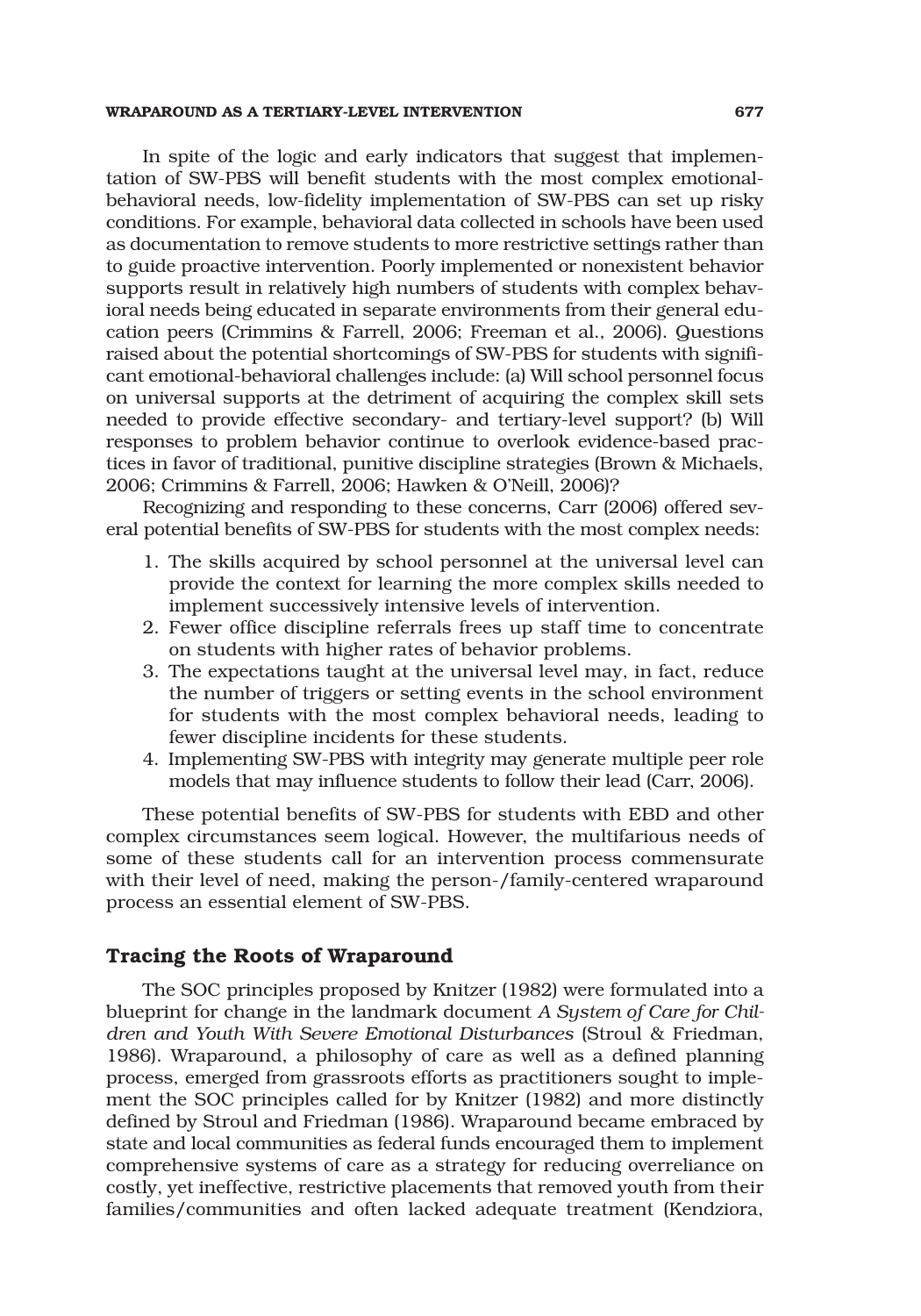Bruns, Osher, Pacchiano, & Mejia, 2001.) The logic is that a wraparound team, which includes natural support providers (extended family, friends, mentors), is more likely to be effective in designing a plan that will be embraced by the family and youth with realistic and practical strategies that address what the family feels are desired goals within usual settings, (home, neighborhood school, local community). In a preliminary study of the effectiveness of wraparound, Burns, Goldman, Faw, and Burchard (1999) documented 16 studies that were conducted in nine states (Alaska, Illinois, Vermont, Kentucky, Maryland, Wisconsin, Indiana, New York, and Florida). The studies explicitly identified as school-based programs (Clarke, Schaefer, Burchard, & Welkowitz, 1992; Eber, 1994; Eber & Osuch, 1995; Eber, Osuch, & Rolf, 1996; Kamradt, 1996; Rotto, Sokol, Matthew, & Russell 1998) produced results indicating that school-based wraparound can effectively retain children in their communities and home schools

The concept of wraparound has been operationalized in numerous forms (Bruns, Suter, Force, & Burchard, 2005; Burchard et al., 2002; Burns & Goldman, 1999; Miles, Bruns, Osher, Walker, & National Wraparound Initiative Advisory Group, 2006). In fact, the absence of an established theoretical framework has contributed to the lack of consistency regarding procedural guidelines for wraparound (J. S. Walker & Schutte, 2004). Arguably, the two theories that are most compatible with wraparound are ecological systems theory (Bronfenbrenner, 1979) and environmental ecology theory (Munger, 1998). Both theories stress the influence of various systems (e.g., schools, health care, etc.) on the level of functioning for children and their families. Two related theories reflect the family-centered (Allen & Petr, 1998), strengths-based approach (Saleebey, 2001) of wraparound. The consistent underlying philosophy of wraparound is a change from "expertdriven" models as it places the family, not a mental health agency or the school, in the leadership role within the team process. Furthermore, the wraparound process emphasizes that services are identified and designed based on the needs of the families and youth rather than what the system has available and is experienced with providing. The ultimate goal is success for the youth within the context of their families and their home schools. These characteristics are what make wraparound a unique, family and community-based process that is often experienced as antithetical to traditional mental health treatment planning or IEP procedures (Burchard et al., 2002). The spirit of wraparound and its elements were summarized by Burns and Goldman (1999) with 10 guiding principles:

- 1. Strength-based family leadership.
- 2. Team based.
- 3. Flexible funding/services.
- 4. Individualized.
- 5. Perseverance.
- 6. Outcome focused.
- 7. Community based.
- 8. Culturally competent.
- 9. Natural supports.
- 10. Collaborative.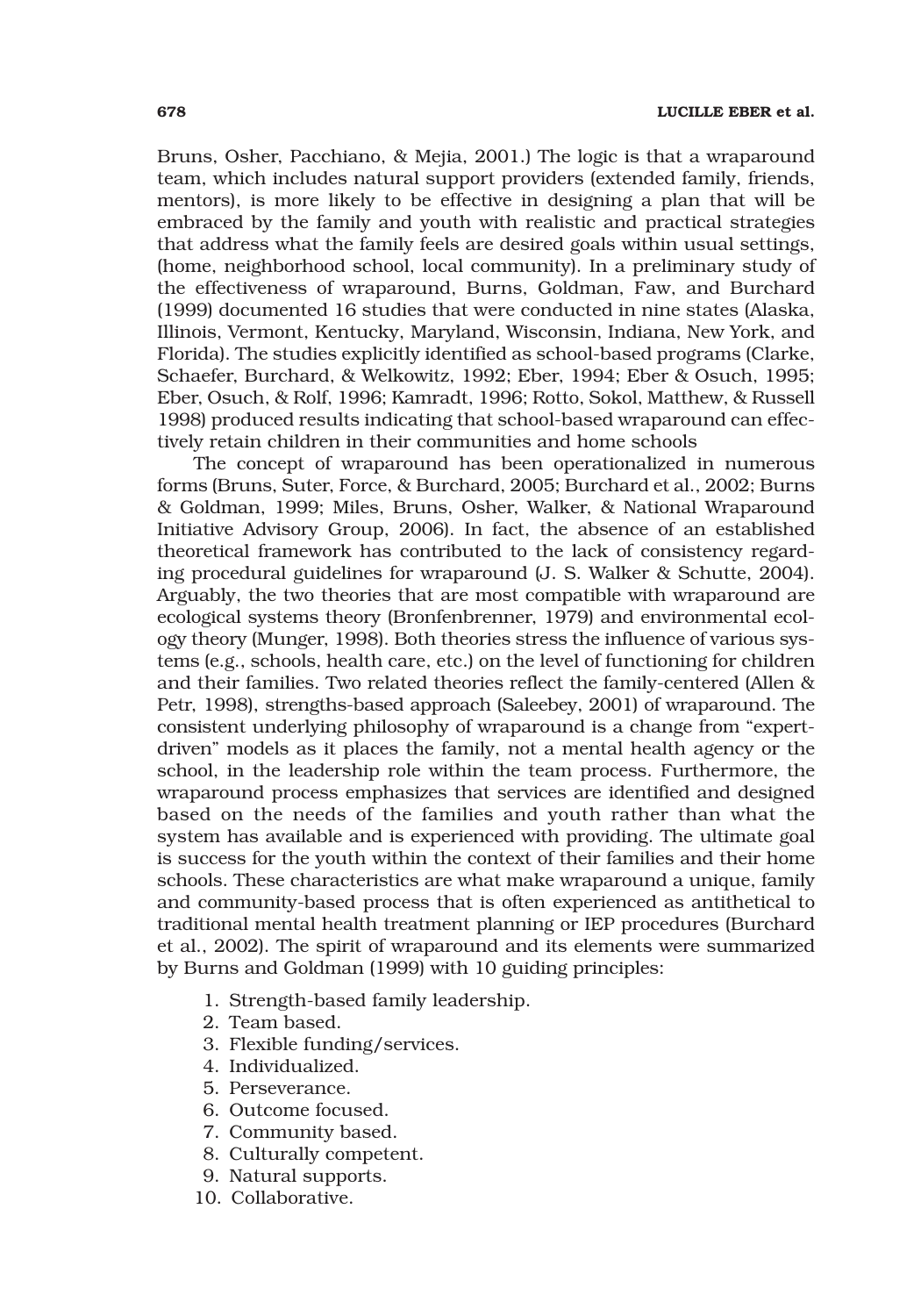Concurrent with the development of SOC approaches, the science of behavior was being applied through a new lens as PBS emerged as a method for applying individualized behavior plans through a PCP process (Agosta et al., 1999; Cheney, Malloy, & Hagner, 1998; O'Brien & O'Brien, 2000; Wehmeyer, Baker, Blumberg, & Harrison, 2004). Used primarily with persons with developmental disabilities and their families, PCP focuses first on improving quality of life (Risley, 1996) as defined by the family and youth (e.g., having friends, feeling accepted by others in their community, etc). If the PCP team addresses these quality-of-life indicators first, a variety of problem behaviors may be eliminated or significantly reduced (O'Neill et al., 1997). This may also provide information needed to conduct functional behavioral assessment for behaviors that persist after a team has begun to address quality-of-life outcomes (Kincaid & Fox, 2002). Replacing problem behaviors with prosocial behaviors through application of function-based behavioral interventions is a key component of PCP as well as wraparound as applied in schools implementing SW-PBS. Each student's wraparound team begins with a focus on improved quality-of-life indicators as defined by the family and youth and concurred with by school and other partners participating on the wraparound team.

One of the essential features of PCP, also key to wraparound, is the concept of self-determination. *Self-determination* has been defined as a right (Wehmeyer, 1999), a skill set (e.g., self-regulation, problem-solving ability), and a disposition (Palmer & Wehmeyer, 1998). The defining characteristic of self-determination is the ability of and opportunity for the individual to exercise his or her own choice, echoing the predominant wraparound theme of "family voice and choice." Self-determination has been successfully applied with secondary students with EBDs (Malloy, Cheney, & Comier, 1998) through personal futures planning, a theoretical framework that has roots in the field of developmental disabilities (Vandercook, York, & Forest, 1989).

## **WRAPAROUND AS A TERTIARY PROCESS: SYSTEMS DATA AND PRACTICES DEFINED**

#### **Wraparound Further Defined**

Consistent with SOC principals, wraparound has evolved into a planning process that includes careful attention to developing a team that, by its membership, reflects the strengths, values, and spoken needs of the family. A uniquely constructed team, including natural support persons selected by the family and youth, develops, monitors, and continuously revises a plan focused on ensuring success, as defined by the family and youth, in their home, neighborhood school, and community settings. As with PCP, family and youth voice and ownership of the plan are emphasized to ensure interventions produce effective and timely outcomes for students, their families, and teachers. With an eye toward independence, natural support persons such as extended family, friends, a coach, a youth minister, or others with positive connections are sought for the teams. As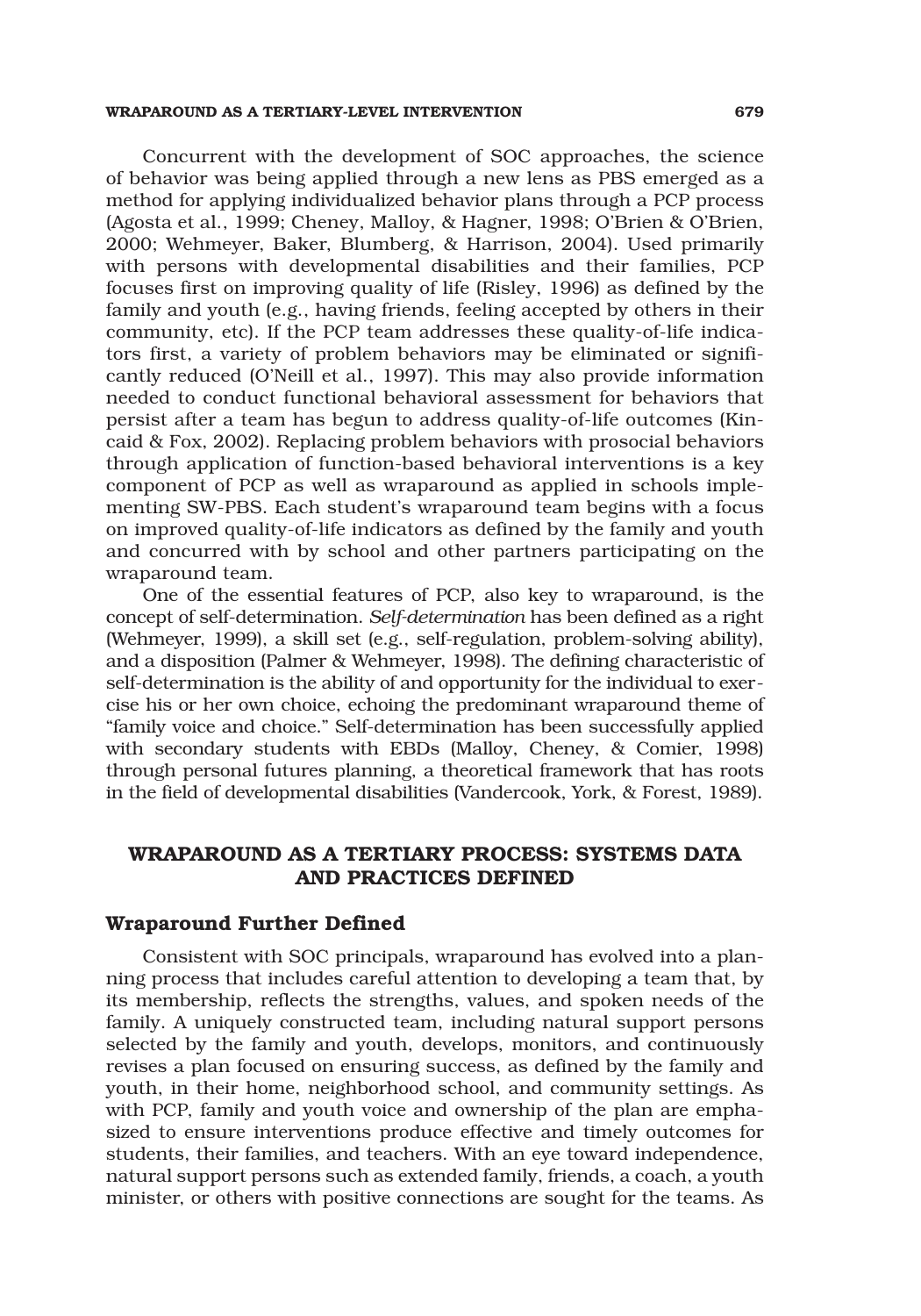teams problem solve how to effectively meet students' needs, they combine supports for natural activities (e.g., child care, mentoring, making friends) with more traditional interventions (e.g., function-based behavioral interventions, specialized reading instruction, medication, etc.).

Individuals who perform the function of team facilitation should ideally possess certain skill sets and dispositions, including the ability to translate the family's, youth's, and teachers' "stories" and experiences into strengths and needs data that can be used to guide the team. Other crucial facilitator skills include the ability to respectfully articulate the family's vision without judgment. This includes helping teams clarify the big needs that, if met, will improve the quality of life for the youth and family. Examples of big need statements to guide wraparound teams include the following: "Jose needs to feel respected by teachers"; "Tracy needs to feel accepted by other students and teachers." The identified facilitator also must have the ability to facilitate problem solving and decision making in a consensual manner. Potential wraparound facilitators, readily available in school systems, include personnel who already lead intervention planning and meetings for students with or at-risk of EBDs. Typical persons who are trained and coached to facilitate strength and needs-based wraparound meetings include school social workers, school psychologists, counselors, special education specialists, administrators, and the like (Eber, 2003).

## **Implementing Wraparound**

As the wraparound philosophy of care has evolved into a more indepth planning process, defined steps and phases of wraparound implementation have emerged (Miles et al., 2006; J. S. Walker et al., 2004). The identified team facilitator initiates wraparound using individualized engagement strategies with the family and youth, teacher, and other potential team members. Assuming lower-level interventions (i.e., universal and secondary PBS, parent conferences, function-based behavioral intervention plans, etc.) have not resulted in enough positive change, families may be understandably cautious about engaging in yet another meeting about their child. Therefore, a wraparound team facilitator may need to approach a family carefully to ensure that the family does not feel judged or blamed. Families who have had a lot of contact with school but little success may need to be assured that they are not expected to change the problem behavior of their child at school. For example, facilitators may use a statement such as, "At school, we feel we are not being successful enough or positive enough with your child, so we are going to change our approach to make sure he is going to have success." This may be a different message than what the parent is used to hearing from school and can set the stage for a different type of process that is scaled up yet positive

Family trust, buy-in, and voice, requisite benchmarks of wraparound, must be established before the team can proceed to designing interventions or supports. During the initial conversations used to engage and develop the team, the family helps select team members, meeting location, and other team logistics (Eber, 2003). Then, initial meetings are held at which the team comes to consensus about the strengths of the youth and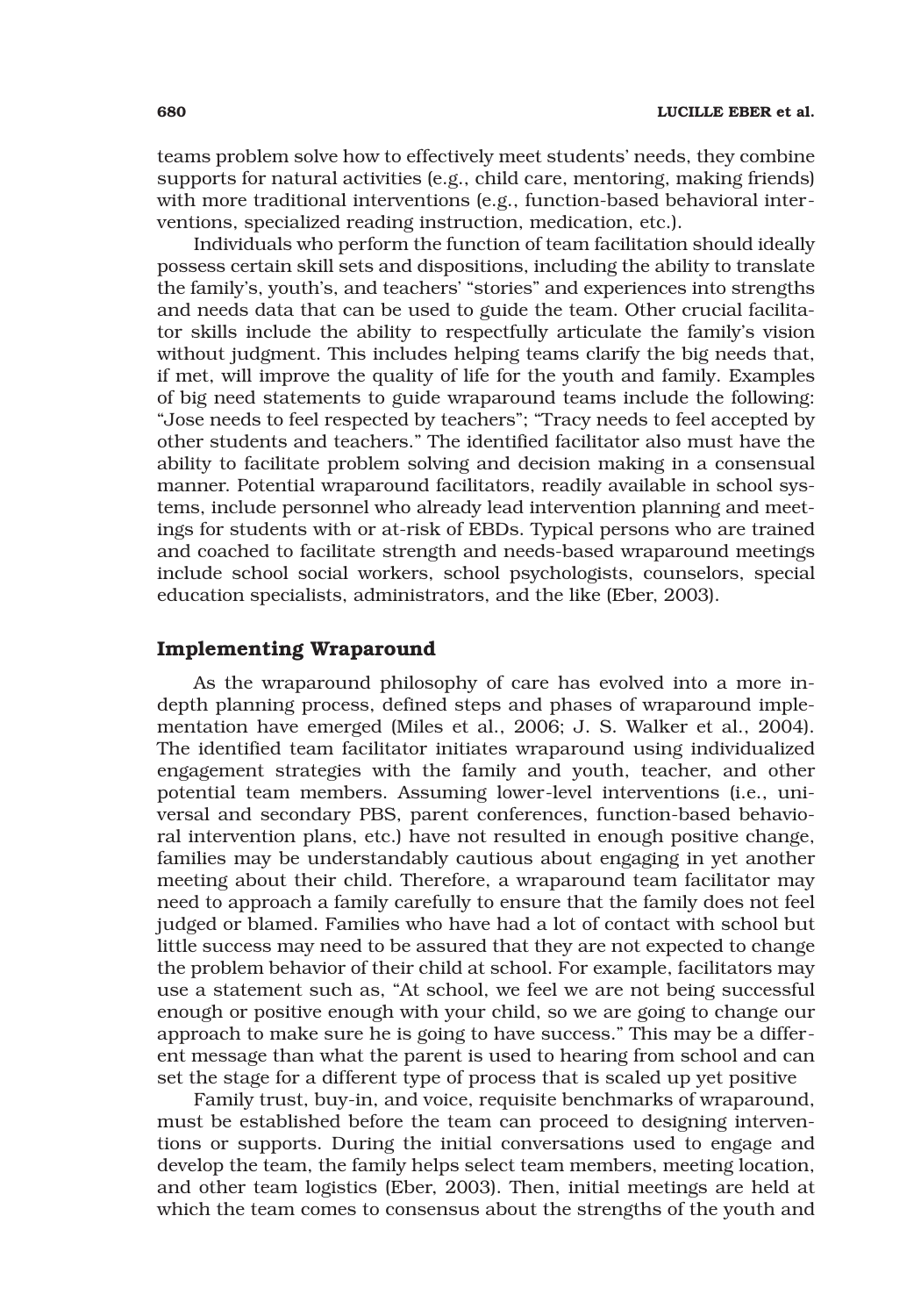family and the big needs on which they will focus; only then does the team begin to develop strategies to ensure improved quality of life. Progress toward achieving the quality-of-life indicators are assessed continuously in subsequent meetings as strengths- and needs-based interventions are continuously implemented, monitored, and revised to ensure success across home, school, and community. The focus on natural supports (e.g., people, settings, and resources) ensures cultural and contextual fit (Albin et al., 1996) so that the capacity for the youth and family and teacher to function independently with less intense supports and services over time is possible. Next is a brief description of the phases of wraparound implementation with emphasis on how the team facilitator guides participants through the process:

## *Phase I: Engagement and Team Preparation*

During Phase I, the facilitator works closely with the family, student, and teacher to build trust and ownership of the process. The first step is for the facilitator to reach out to the family and arrange a time and place to have an "initial conversation" with them to hear their story and begin the process of building a relationship and a team. The family is encouraged to tell "their story" by articulating their perception of the strengths, needs, and experiences of their child and family. This initial contact should be a low-key conversational discourse with the goals of (a) developing a trusting relationship, (b) establishing an understanding of the process and what they can expect, and (c) seeking information about potential team members, strengths, and big needs. Facilitators should use open-ended questions (e.g., "Tell me about some of your concerns about Denise's progress") and active listening skills to track key information that will help determine priorities areas for support or intervention. It is helpful for the family to select the meeting location (e.g., local restaurant, a community building such as a church, etc.) as this can contribute to a sense of neutrality, allowing the family to relax and begin to trust the process. At first, this Phase I approach may seem awkward since traditionally most parent meetings take place on school grounds and are led by educators in an "expert" model. However, it is empowering for the family to be able to share their perspective freely in a meeting place of their own choice. Furthermore, careful listening to the family's story may be more effective in identifying the family and youth's big needs or elements at the root of the problem behaviors than using standard school-based approaches. For example, during a facilitator's initial meeting with Jacob's family, his older (fifthgrade) brother shared his knowledge of how Jacob's retention in second grade and subsequent separation from his friends made him feel lonely and contributed to his refusal to participate in classroom activities.

During the initial conversations with the family, the facilitator should assist the family to identify the natural supports or persons who are connected to the family by relationship (e.g., relatives, friends, a pastor) who may be able to participate in the wraparound process. The focus is on roles, not job titles. For example, Jacob's big brother, who was a fifth grader at the time of the initial conversation, was a support person for Jacob who helped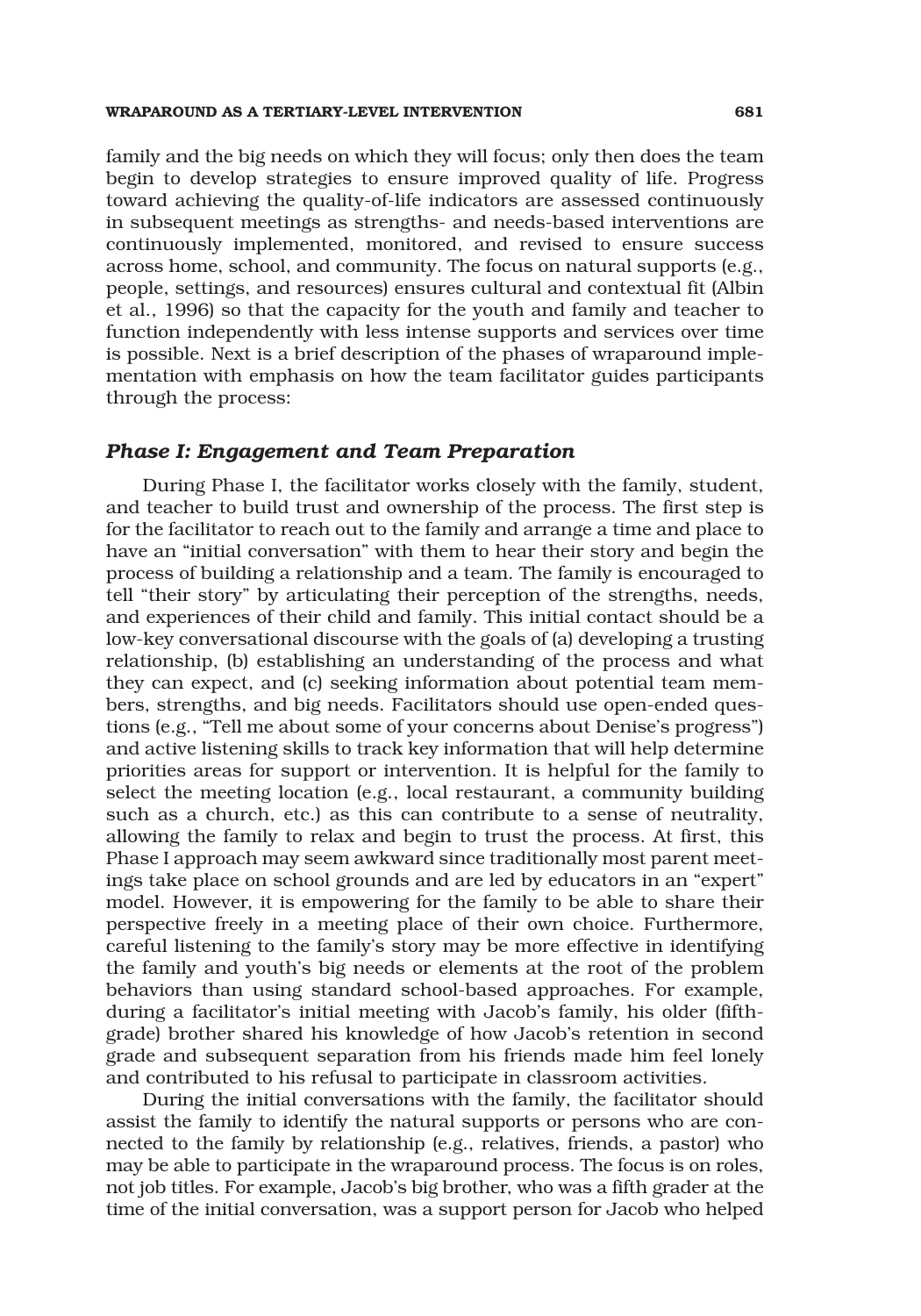**682 LUCILLE EBER et al.** 

make sure Jacob's "voice" was heard by the team. His brother, by being included in Phase I conversations, was able to provide data about Jacob's real big need (to feel accepted at school).

The facilitator, after securing permission from the family, should also have individual conversations with other potential team members (e.g., a teacher, a coach, a probation officer) to listen with an impartial ear to their perspective. When the facilitator has a dialogue with the family and other potential team members before the initial wrap meeting, the participants have an opportunity to provide their perceptions, including frustrations, which are validated by the facilitators' approach/techniques (i.e., nonjudgmental, reflective listening, etc.). When team members have a sense of confirmation regarding their experiences and emotions, they are more likely to make positive contributions once the wrap process begins. The facilitator's role is to translate the family's (and other team members') story, including what has or has not worked in the past, into data that can be used to ensure efficient and effective team meetings. Necessary information organized during Phase I includes potential team members, a comprehensive strength profile, a list of two to four big needs, and baseline data culled from the Wraparound Date Tools (discussed in another section of this chapter), which will serve as benchmarks for ongoing progress monitoring overtime.

## *Phase II: Initial Plan Development*

During Phase II, the facilitator moves from engagement and assessing strengths and needs with the family and other potential team members to guiding the team through the initial wraparound meetings. This shift into team meetings needs to occur as quickly as possible, typically within 2 weeks from the initial Phase I conversations. Baseline data reflecting youth, family, and teacher perception of strengths and needs are shared and used to guide team consensus on and commitment to quality-of-life indicators (the big needs). During Phase II, facilitators share the strengths and needs data with the team. Needs are prioritized, and action planning begins as the facilitator guides team members to brainstorm strategies to increase strengths and meet needs. As strategies are developed, tasks and roles for all team members are clarified. A safety plan for school or home is developed if team members feel this to be an imminent need. Facilitators should continue to gather and review the data across settings and from multiple perspectives (examples of wraparound data tools are discussed separately in this chapter) to assist the team in monitoring progress continuously. When the team is able to focus on meaningful data (e.g., data representing their perception of strengths and needs that they feel would improve quality of life), the tendency for team members to judge and blame one another or to resort to reactive, punitive strategies is significantly reduced.

Wraparound team facilitators must be adept advocates who can address team functioning or individual team member behavior that may circumvent the wrap process. For example, facilitators must be aware that some team members, used to the "expert approach" prevalent in special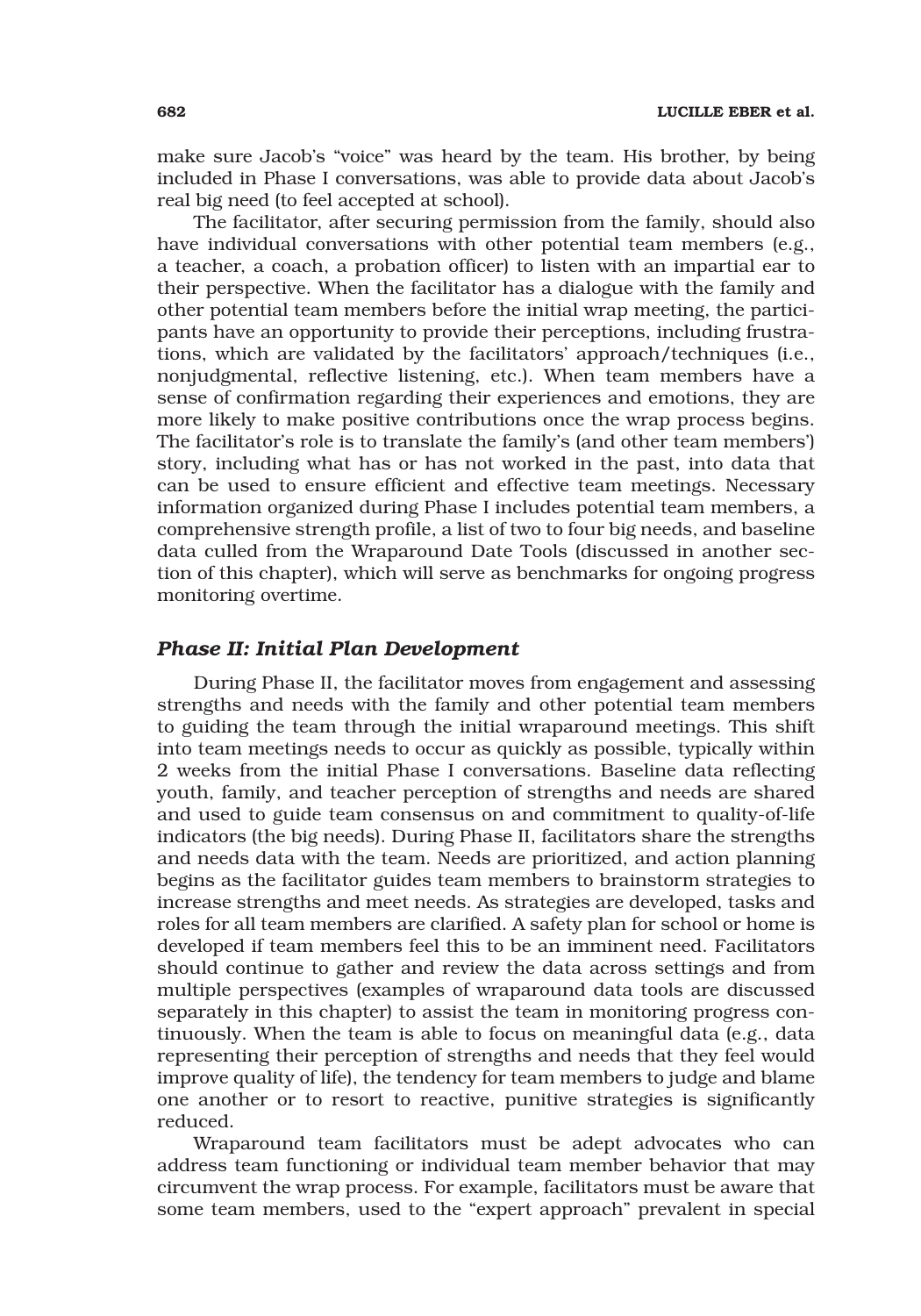education, may attempt to influence the family to agree to an intervention the family is not invested in, typically referring to the recommended service as a need (e.g., "The family needs counseling"). For instance, if a team member is adamant about a student "needing a placement," the facilitator may ask the team member, "What outcome do you hope to achieve through this?" or "How is this suggestion relevant to the family's stated big needs we have agreed on to guide us?"

From the Field: Mary Ellen's Story

"Mary Ellen," a student who was described as "highly anxious" was of concern to the school due to inappropriate behaviors during passing periods in the hallways. The school provided Mary Ellen with an escort in the hallway as an intervention. However, the intervention was not successful as Mary Ellen's problem behavior in the hallway escalated, and she tried to run away from the escort. The school suspected that there might be a mental health issue driving Mary Ellen's behavior, so they recommended that the parents seek a psychiatric evaluation; they also indicated they wanted to begin testing for special education eligibility. The family, who had never been comfortable with the escort intervention, balked at the insinuation that Mary Ellen was possibly "emotionally disturbed," and a rift began to form between the school and her family. The SW-PBS coach suggested they switch to the wraparound approach, so a school psychologist trained in wraparound facilitation approached the family from a strengths-and-needs perspective. The strengths and needs data gathered during Phase I and shared with the team during Phase II helped the team determine that the escort intervention was unsuccessful because it was counterindicated to her real big need, which was to feel accepted and liked by peers and teachers. Although the family and the school were previously not aligned, the data indicated that both family and school had concerns about Mary Ellen not feeling accepted by her peers. The data were augmented by Mary Ellen's father, who expressed deep concern regarding his daughter's lack of friends and limited social contact with her peers outside school. Family data also indicated she did not have enough to do outside school, and although she actively sought adult recognition, they felt she did not have adequate decision-making abilities or judgment when approaching adults in the community. The family and the school both recognized that Mary Ellen needed to learn how to interact with peers and adults differently so she could feel accepted. Once the team reached consensus about big needs, an atmosphere of mutual trust began to develop. As the school switched from an expert model to seeking the family's perspective about strengths and needs, the family became more comfortable and shared that they had sought a medical evaluation from their family doctor. Mary Ellen was eventually diagnosed as a child with Asperger's, an autism spectrum disorder. By the time she was officially diagnosed, the wrap team had already developed strategies to increase contact with peers over the summer and teach her how to interact in the community safely.

Mary Ellen's story illustrates how using data during Phase I helps to build consensus about needs. This field example also speaks to the power of investing in family engagement and data-based decision (during Phase I) so wraparound facilitators can effectively guide teams to proactive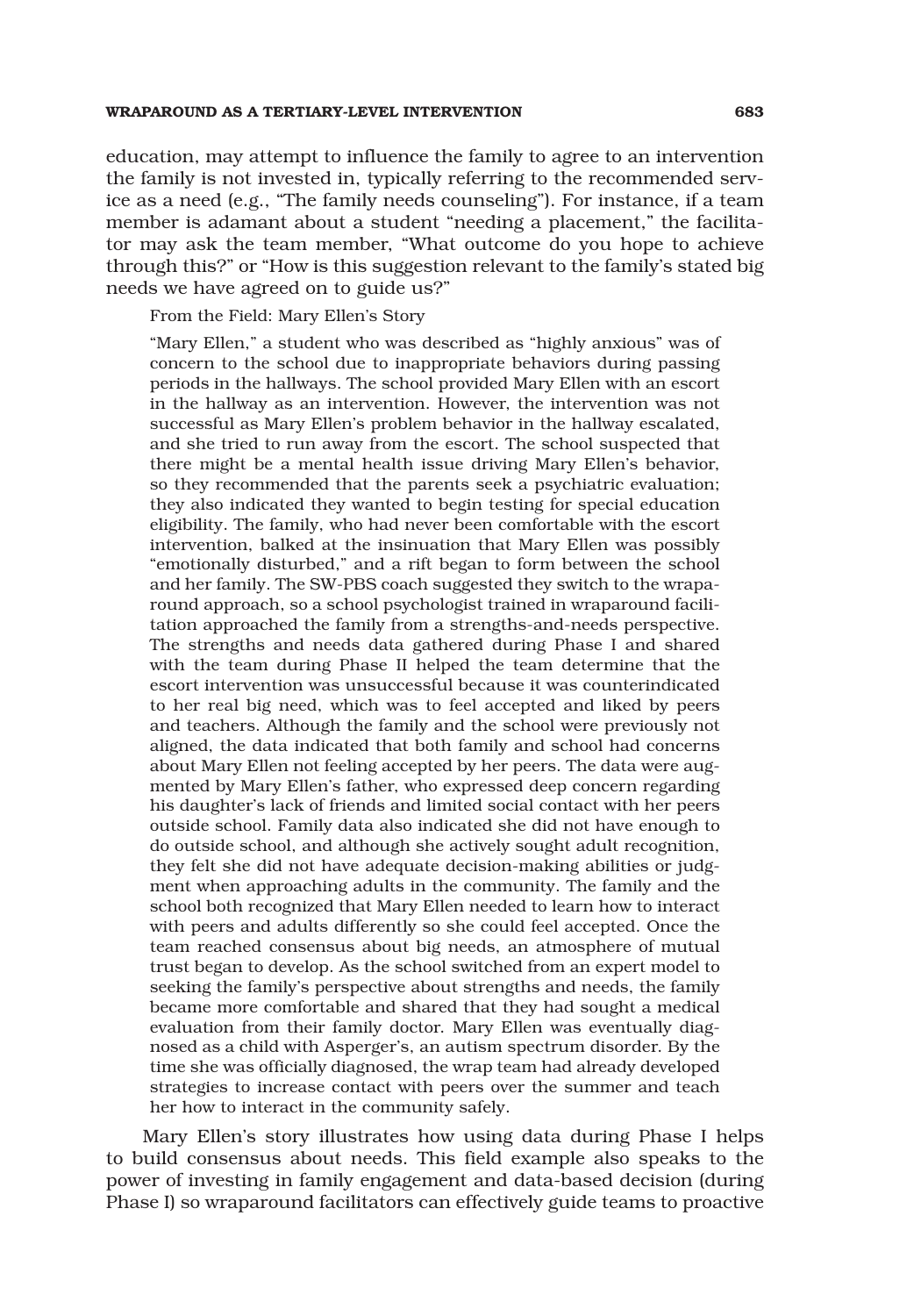strategies. During Phase II, the wraparound plan should be taking shape, and the team may expand to include representatives from the community, including resource agencies, if needed. The written plan of care, initiated during Phase II, should include (a) the agreed-on primary big need (often referred to as the mission statement for the team); (b) detailed strengths for enhancement; (c) specific initial strategies agreed on by the team; (d) persons involved and the timeline for interventions; and if needed, (5) a safety plan that clearly delineates responses for any anticipated challenging behaviors/situations.

### *Phase III: Ongoing Plan Implementation and Refinement*

During Phase III, data-based progress monitoring is used to review initial plans and revise interventions in response to ongoing efforts. The facilitator ensures a regular meeting schedule for the team and continuous data collection and review of results so that data informs the team when things are/not working, thus sustaining objectivity among team members.

From the Field: Roman's Story

"Roman," a sixth grader, had problems with anger control at school and home. The priority big need his mother identified for the team was "have good days at school." An individualized behavior support plan was designed for Roman that included a mentor who played basketball in the mornings before school, a time when anger outbursts were likely to occur. The school also helped Roman to improve his organization skills to help address his academic struggles, another source of frustration that also led to anger outbursts. Roman's ability to manage his anger eventually became a strength at school; however, his mother indicated (using the wraparound data tools) that anger outbursts continued at home. The initial wraparound plan included family counseling. However, Roman and his mother experienced ongoing transportation and related attendance issues. The school interpreted their behavior as a lack of commitment to the counseling process. However, during a wrap meeting, the mother stated that she did not feel that counseling was going to address the real source of Roman's problem: their disruptive, unsafe home environment. Roman lived with his mother, who was a single parent. Due to their limited financial means, they lived in an apartment with other people who were abusing drugs. Hence, their living environment was highly chaotic. Roman's mother believed that the anger that Roman demonstrated at home was a natural response to his frustration with his turbulent home environment. Furthermore, the mother believed that the most important need was for her to get a better job so that they could move. After hearing the mother's story, a local interagency area network was able to provide assistance for the family, including a mattress, money for a Little League uniform, and assistance in obtaining a job and locating a new apartment.

Roman's story highlights important Phase III activities, including (a) regular use of data as an assessment tool, (b) checking with the family to ensure that the plan is working, and (c) making adjustments to the wrap plan as indicated by feedback from team members. Roman's story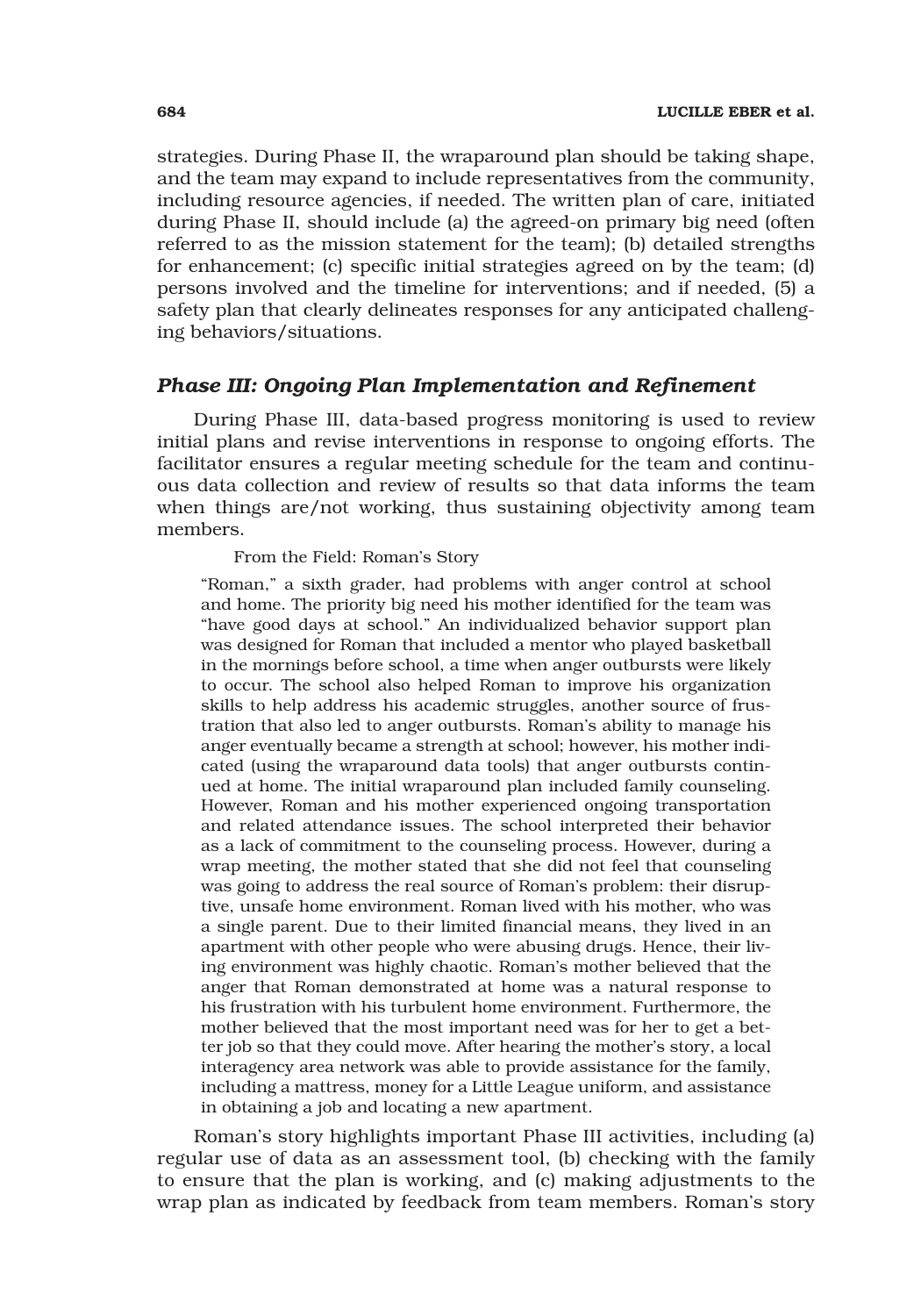also illustrates how investing in building a trusting relationship with the family over time increases the likelihood that the interventions can address environmental setting events that are often beyond the reach of school teams not using the family-centered wraparound approach. The significance of incorporating interventions across home, school, and community is also highlighted.

## *Phase IV: Transition From Wraparound*

The final phase of the wraparound process marks the formal point of transition when frequent/regular meetings are not needed. During this phase, accomplishments are reviewed and celebrated, and a transition plan is developed. The family may elect at this stage to share their experience with other families who are currently participating in the wraparound process.

## **How Does Wraparound "Fit" Within a System of SW-PBS?**

To date, the three-tier SW-PBS approach most commonly described in the literature defines the secondary tier as small-group interventions and tertiary tier as interventions tailored for individual students, typically through a person-centered functional behavioral assessment/behavior intervention plan (FBA/BIP) process (H. M. Walker et al., 1996). Consistent with the RTI model described in chapter 29, we propose that it is useful to broaden this framework and view the secondary and tertiary tiers of SW-PBS as a continuum of interventions that progress through a "scaling up" of supports with a broader range of delineated steps or stages. Fig. 27.1 depicts this secondary-to-tertiary continuum, moving from (a) small-group interventions, to (b) a small-group intervention with a unique feature for an individual student (i.e., a unique reinforcement schedule), to (c) an individualized function-based behavior support plan for a student (typically focused



**Fig. 27.1.** Positive Behavior Interventions & Supports: A Response to Intervention (RtI) Model.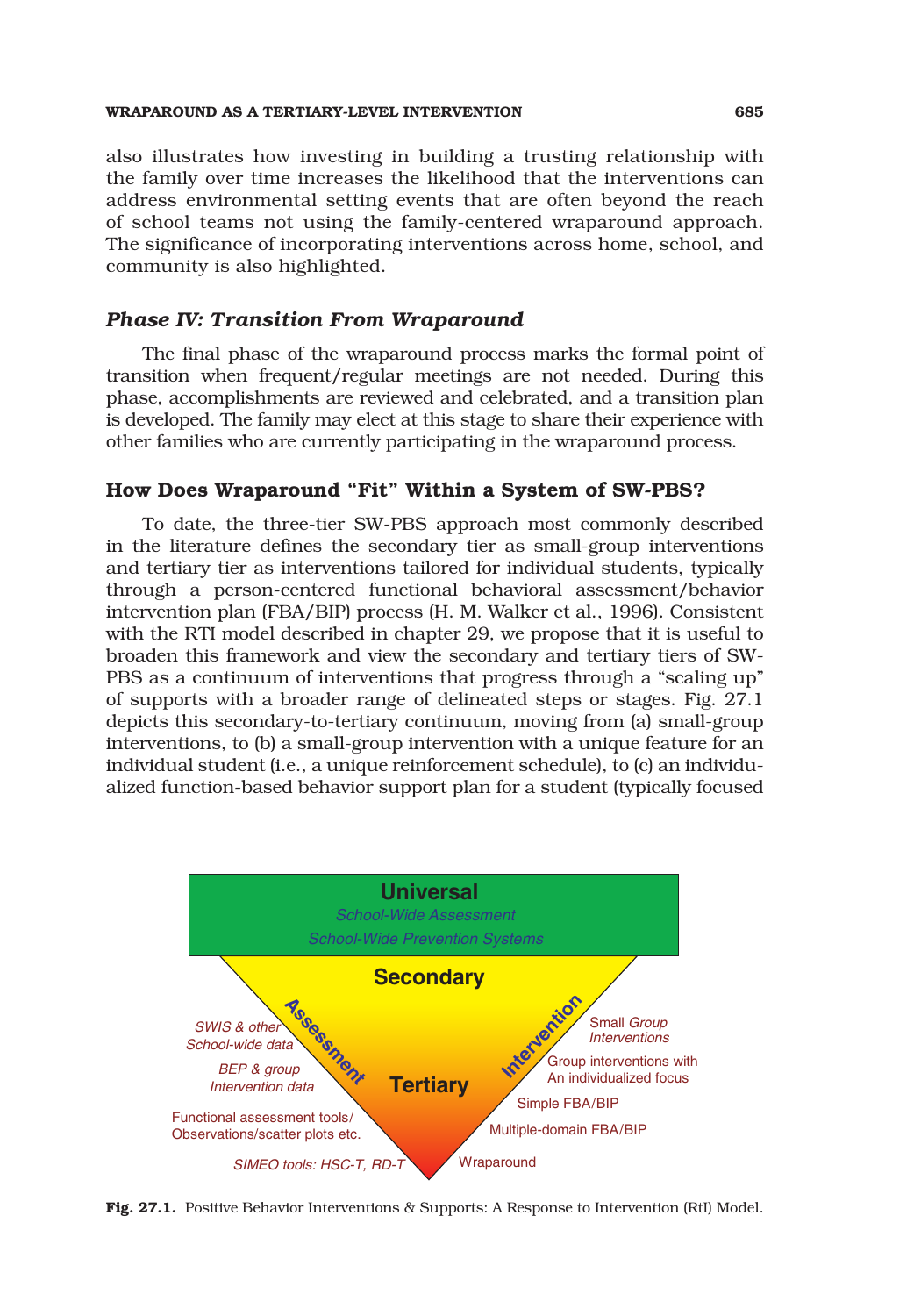on one specific problem behavior), to (d) behavior support plans that cross settings (i.e., home and school), to (e) more complex and comprehensive (wraparound) plans that address multiple life domains (i.e., safety, basic needs, behavioral, emotional, medical cultural, etc) across home, school, and community.

Following the logic of the three-tier SW-PBS approach, the wraparound process is more complex than the lower-level school-based interventions that are effective with most students (e.g., schoolwide teaching of behavior, small-group instruction, simple behavioral intervention plan, etc.). Similar to the universal level of SW-PBS, establishing trust and buy-in are requisite benchmarks of wraparound. However, at this level, highly specialized techniques are needed to engage the youth and families for whom typical school-based interventions, including special education, have not been effective. The use of more detailed data gathered from conversations and tools involving key people (i.e., youth, family, teacher) represents another difference in the intervention approach needed at the very top of the SW-PBS continuum. Additional features needed in this scaled-up intervention process include the tailoring of team membership to incorporate family strengths. This is notably different from the universal and tertiary-level teams that generally consist of a fixed membership of school personnel.

The continuum of interventions along the secondary and tertiary tiers of SW-PBS are interdependent and reflect common elements. For example, a group check-in check-out system (secondary) is built directly from the schoolwide expectation taught to all students through universal strategies (primary), and both use data continuously to increase effects (Fairbanks, Sugai, Guardino, & Lathrop, 2007). However, the intensity of instruction and complexity of data increases as you scale up from schoolwide to smaller groups of students. Likewise, the wraparound process at the top of the tertiary tier possesses characteristics that are unique to this highest level of intervention. For example, the children and families involved at this level of intervention have typically experienced repeated negative interactions with school, necessitating the more precise engagement techniques previously described. At this level of intervention, it is vital (and sometimes difficult) to invest the time needed to generate trust between the family and the school. Some potential team members may need to be shifted from viewing the youth and family as dysfunctional or as primarily a youth and family with an accumulation of deficits and problems to a youth and family that possesses innate strengths and the ability, albeit with some supports, to chart their own life course (Scott & Eber, 2003). As the wraparound team is established, lower-level interventions (schoolwide instruction, small-group instruction, etc.) often begin to have an effect, thus effectively including the student with complex needs in the daily routines and instruction provided to all students.

Wraparound can be integrated into school-based planning for students with special needs, regardless of special education label or agency involvement. Bringing families, friends, and other natural support persons together with teachers, behavior specialists, and other professionals involved with the student and family can be done for students at the first indication of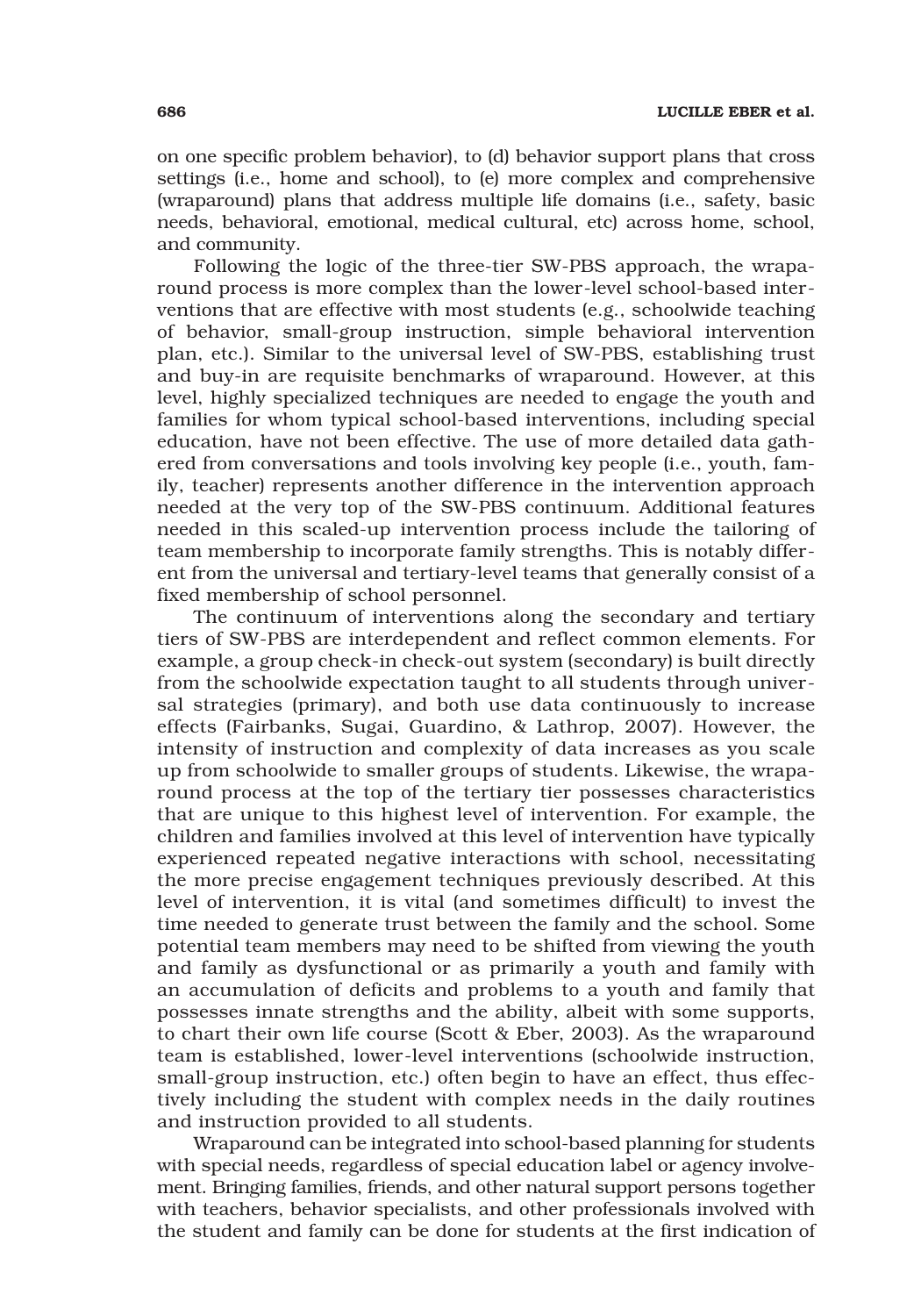need (Scott & Eber, 2003). Per the SW-PBS model, these would include students whose needs are not met through universal and secondary interventions and are at risk of developing emotional-behavioral problems. As family or teacher needs and areas of concern are strategically linked to strengths in the student, themselves, and others around them, effective behavior, social, and instructional interventions are more likely to be implemented. Informal supports or access to community-based services may be part of early intervention plans as well.

Schools should generally follow the continuum of secondary/tertiary interventions depicted in Fig. 27.1 as this will allow for more efficient decision making, effective planning, and quicker access to interventions. However, helping a student address important big needs and improving quality of life may efficiently reduce or eliminate a range of problem behaviors (Freeman et al., 2006; O'Neill et al., 1997). Therefore, teams need to remain open minded about sometimes starting the process of wraparound before lower levels of support have been exhausted. Also, school teams may want to initiate wraparound before specific function-based behavioral interventions are designed if they recognize the adults involved are not well positioned to invest in behavioral supports due to quality-of-life issues, including high stress, frustration, anger, defensiveness, etc. The engagement and team development components of wraparound may be need to establish conditions conducive to an effective FBA/BIP. It should also be noted that a school may need to move to a higher level of support for a student if safety or an imminent restrictive placement becomes a concern. In other situations, the school may need to continue on to the wraparound level of intervention, even if lower-level interventions achieve some success. For example, a student's detentions may have been reduced, but other factors at home and in the community suggest the student is still at high risk for school failure.

## **How Does Wraparound Support SW-PBS?**

As suggested by Carr (2006), schools that establish effective universal systems for the 80–90% of students in their buildings seem to be better positioned to design and implement effective plans for students who require more comprehensive supports (Illinois FY05 PBIS Annual Progress Report available at www.pbisillinois.org). The wraparound approach is a critical part of the SW-PBS system as it offers a means for schools to succeed with the 1–2% of students whose needs have become so complex that starting with an FBA/BIP process for one selected problem behavior is not efficient, effective, or enough to improve quality-of-life issues for all those affected. These students may have a range of problem behaviors with different or multiple functions across different settings. Typically, the adults in the youth's life are not getting along very well as failed interventions, which may have been too weak in dosage or intensity, can foster frustration, anxiety, and possibly fear. Blame is not uncommon; the schools may be blaming the family, the family may be blaming the school, and both school and family may be blaming mental health or some other agency for not "fixing" the problems sufficiently. Schools need to be able to shift into a more complex process that matches the intensity of problems described.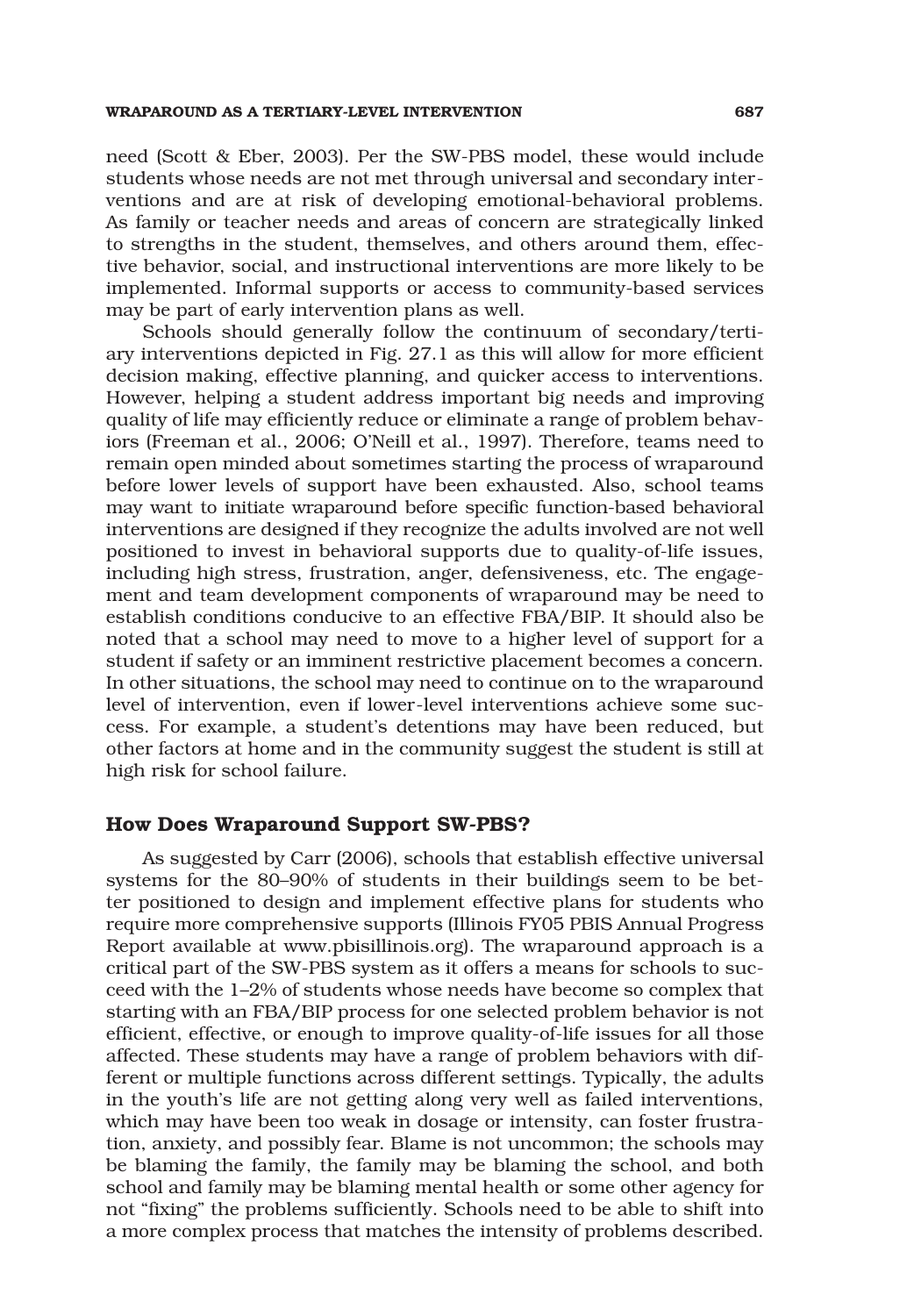This includes the capability to partner effectively with families and community partners in a systematic process that blends home, school, and community interventions through a comprehensive yet practical plan.

Competency with the family-centered wraparound approach can enhance function-based behavioral intervention plans, a critical component of the SW-PBS system. When school teams begin an FBA/BIP but do not experience success, they may become frustrated, often reverting to punitive approaches or highly restrictive placements that are often ineffective. A common example is when a school, in the course of a function-based behavioral intervention, identifies a setting event for the problem (i.e., environmental factors, biological/medical conditions) that they deem to be of primary concern and beyond their control. As illustrated by Sam's story, when schools are unable to effect setting events, they may feel powerless, and then it is easy for the school to become immobilized and reactive:

From the Field: Sam's Story

Working through the FBA process around disruptive classroom behavior, "Sam's" teacher and the school psychologist were resolute in their feeling that Sam has attention deficit-hyperactivity disorder (ADHD; possible setting event) and could benefit from medication. The family did not believe medication should be used. Rather than moving on to other steps on the behavioral pathway where they could intervene (i.e., the trigger or maintaining consequence), the team focused their energy trying to convince the parents to pursue medication. Sam's behavior escalated, and the school moved to punitive, restrictive responses and "blamed" the family for not medicating him. Switching to the wraparound approach, the family and teacher were guided through identification of strengths and needs. The family was able to identify the big need from their perspective as, "Sam needs to feel/experience success and be happy about being in school." This changed the course of the meetings from a power struggle about medication to brainstorming strategies (e.g., interventions) to ensure Sam had opportunities to experience success and be happy at school. Strategies to ensure his success were actually connected to a particular antecedent event linked to his problem behavior (seat work he did not feel competent doing) and the maintaining consequence (avoiding the work). Pairing him with students he felt liked and felt accepted by or wanted to be recognized by illustrates how strengths were used in the process.

As illustrated by Sam's story, the wraparound process can establish a milieu in which the development of proactive behavior supports can proceed with success. Behavioral interventions developed in the context of a strengths- and needs-based wraparound process have a higher likelihood of producing desired effects, often in part by addressing challenges related to setting events. In this manner, wraparound goes beyond FBA/BIP in that an effective wraparound plan actually increases the utility of an FBA process.

## **How Does SW-PBS Support Wraparound?**

Wraparound has been implemented successfully in school communities in which SW-PBS is not present (Clarke et al., 1992; Eber, 1994; Eber & Osuch, 1995; Eber et al., 1996; Kamradt, 1996; Rotto et al., 1998).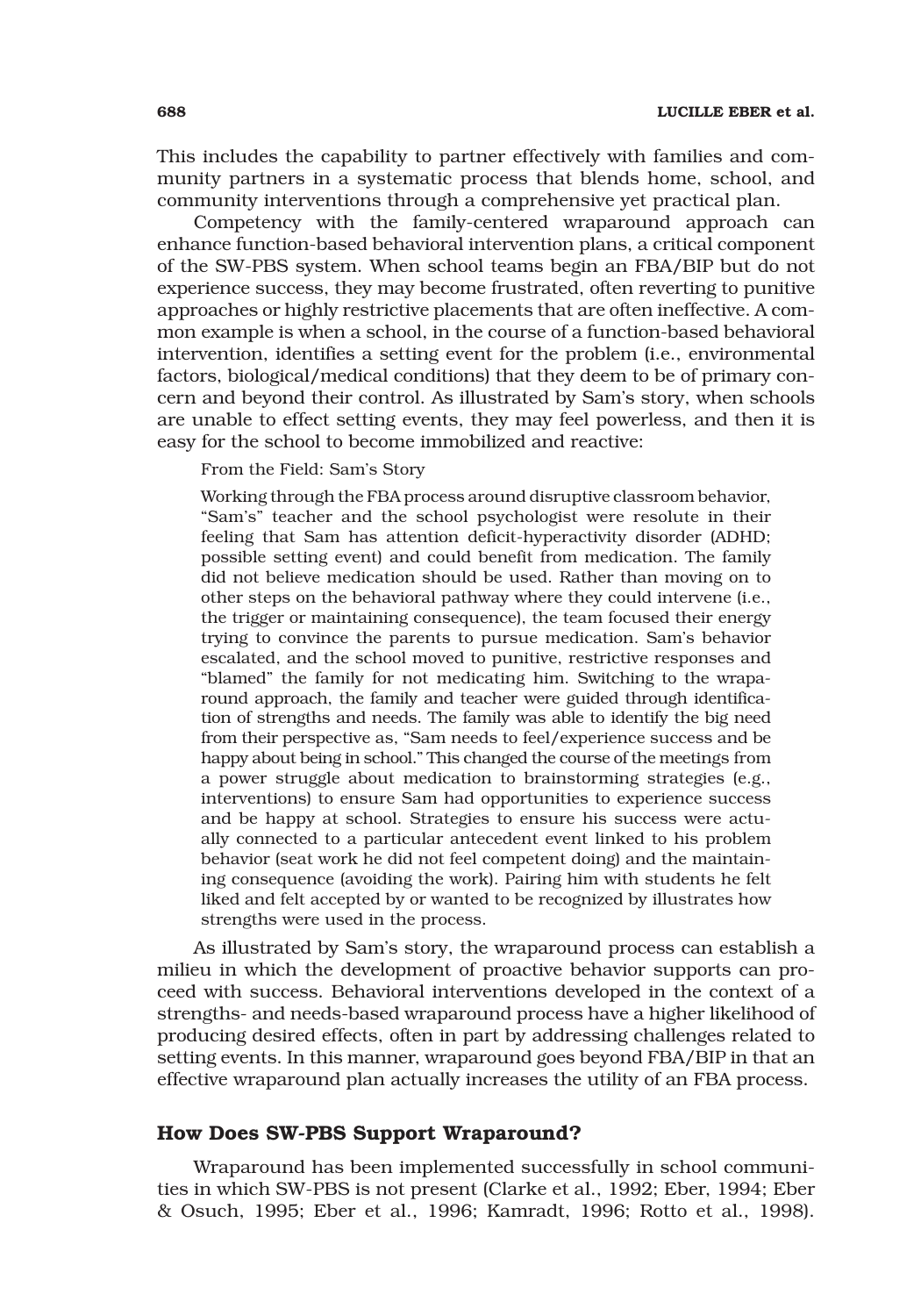However, sustaining these practices over time in schools for the small percentage of students with this level of need is challenging. As stated, program evaluation data in Illinois suggest that schools that implement SW-PBS with measured fidelity at the universal level are more likely (than schools not yet reaching fidelity at the universal level of SW-PBS) to implement individualized interventions, including wraparound. This suggests that SW-PBS practices create environments in schools in which successful wraparound plans are more easily developed and implemented.

The benefits that SW-PBS offer to the highest level of support on the continuum (wraparound) include experience with a problem-solving approach and using data to guide decisions. Also, full implementation of SW-PBS at the universal level provides a solid base of lower-level interventions (e.g., primary and secondary) to build on and more effective and supportive environments in which to implement wraparound plans. Within a three-tier system of behavioral support, students who need tertiary-level supports also have access to and can benefit from universal and secondary supports. Each level of support in SW-PBS is "in addition to" the previous level. In other words, no student only needs wraparound as the wraparound plan, with its multiple life-domain and multiple-perspective focus, often makes the universal and secondary supports available in the school effective for the student.

In schools not using SW-PBS, there is often a huge gap between what they do for all students and what they do for these students with more intensive needs. Without intermediary levels of support provided by universal/ secondary SW-PBS, these youth often go long periods of time without experiencing success and could appear to be in much greater need, or crisis, than they really are by the time the wraparound process is initiated. However, in schools implementing SW-PBS, teams can embed elements of wraparound (e.g., voice/choice, strength focus) within the context of ongoing secondary group interventions (Freeman et al., 2006) or tie individualized wraparound plans to the schoolwide system for acknowledgment or teaching of behavioral expectations. In this way, tertiary-level wraparound is truly a scaling up of existing PBS to a more comprehensive and individualized level of support.

Participating in the design of successful interventions for the most challenging youth can provide a sense of competency as well as relief for teachers as the wraparound team frequently acts as a support to the teacher. The emphasis on the cooperative planning and data-based decision making consistent with wraparound reduces the feelings of isolation and sense of failure that teachers may experience in the traditional child study model typically used in special education, which tends to focus more on eligibility and placement than ongoing monitoring and refinement of specific interventions.

Last, youth who need wraparound usually respond best in environments that are predictable (setting behavioral expectations), clear (direct teaching of behavioral expectations), with high levels of prompts (reteaching), strength based (acknowledgment systems), and safe (schoolwide discipline policies and practices). SW-PBS supports these youth by providing these components across all school settings and creates climates in which all youth in the building are supported and are therefore calmer and better behaved. Peers can help support or prompt one another because the expectations are positively stated and well understood.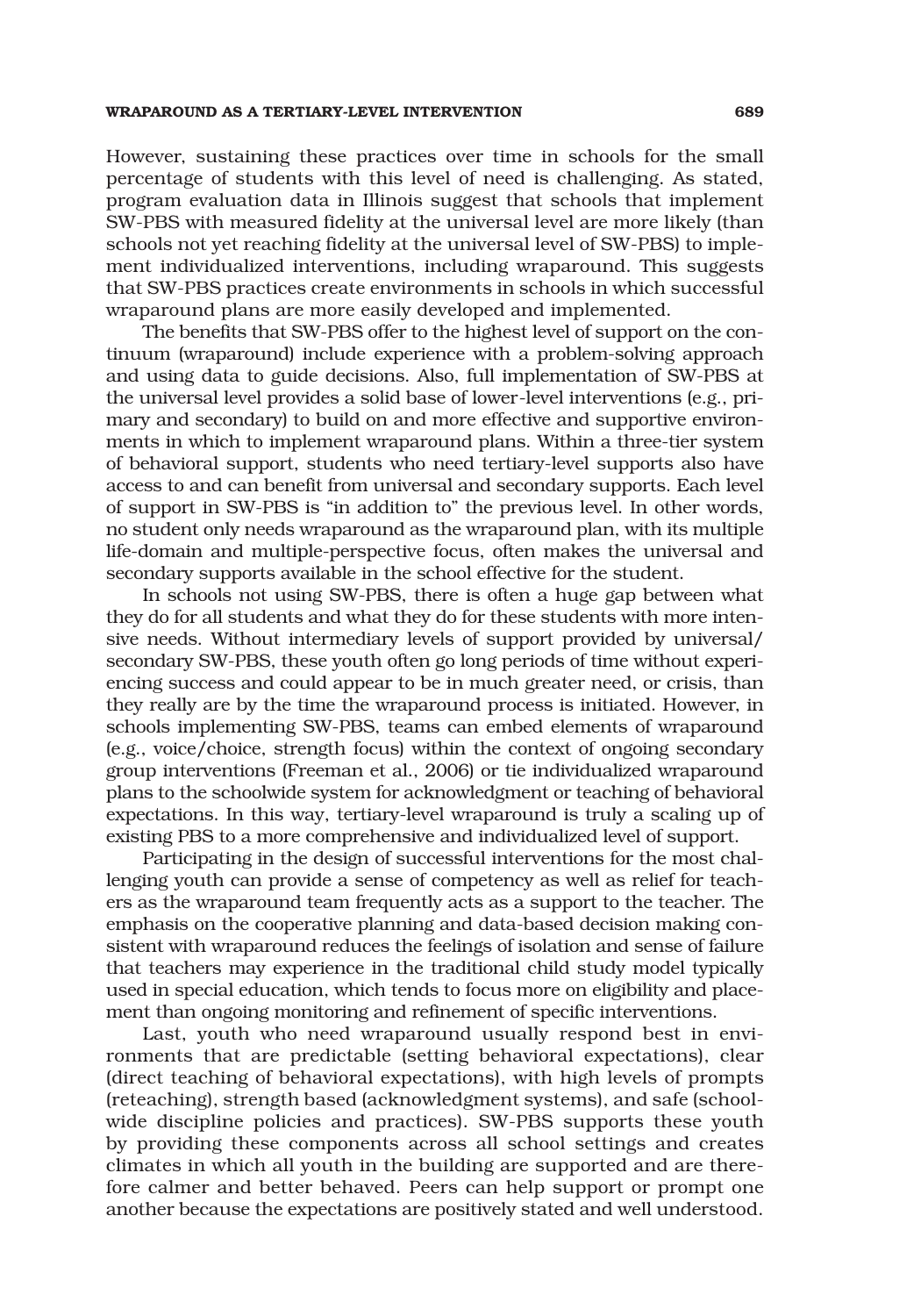Teacher and administrative time is not taken up by responding to multiple low-level problems throughout the building, giving the time necessary to provide the extra support to those students who need more comprehensive planning time.

A critical element of SW-PBS is ongoing use of data to make decisions (progress monitoring) within a problem-solving model. Prior to merging wraparound into SW-PBS, there has been limited, if any, structured progress monitoring with wraparound teams. Although problem-solving processes are often used by wraparound teams, tools for organizing strength-needs data across settings and for effectively monitoring progress have not been evident. Assessment, when used, has typically been after the fact or has relied on external evaluations using tools that have not been part of the decision-making process of the wraparound team. To integrate wraparound into the SW-PBS model, efficient tools are needed that benchmark strengths and needs across multiple life domains (social-emotional, academic, basic living/safety, medical, etc.), and from multiple perspectives (i.e., family/student, teacher, community representatives). Tools for use by wraparound teams within SW-PBS and an online system to allow tertiary-level implementers ready access to data in formats easy to use at team meetings with families and teachers are described in the following section.

## **Integrating Data-Based Decision Making Into Wraparound**

As described in previous chapters, proactive use of data to drive instructional decision making is a hallmark principle and practice of SW-PBS (Lewis-Palmer, Sugai, & Larson, 1999; Nakasato, 2000; Sugai & Horner, 1999). Participating schools not only gather, report, and use data related to student's social and academic behavior but are also encouraged to self-assess SW-PBS implementation fidelity (e.g., SET) and effectiveness of schoolwide practices (Horner et al., 2004). Tertiary-level SW-PBS practices, including wraparound, also require the use of data to facilitate positive change for students. Most critical for this purpose is the use of data by individual family and youth teams for purposes of making decisions about effective interventions. In turn, the systems surrounding the child and family teams can make changes that support and sustain effective practices as evidenced by positive student outcomes.

Traditionally, use of data by schools for the purpose of driving proactive change at the individual student level has been limited. Teachers, school social workers, and other school personnel are often not trained in the use of data for purposes of facilitating positive change. As stated, behavioral data have been typically used to label students and justify removing the student to more restrictive settings rather than to design proactive interventions.

With numerous responsibilities taking precedence, proactive student data collection, analysis, and use have not necessarily been high on the list of priorities for service providers working with students with complex challenges. Many individuals in direct service positions view data as useless, or "something someone else does" (Usher, 1995), and not necessarily a means to a justifiable end when the target is a high-risk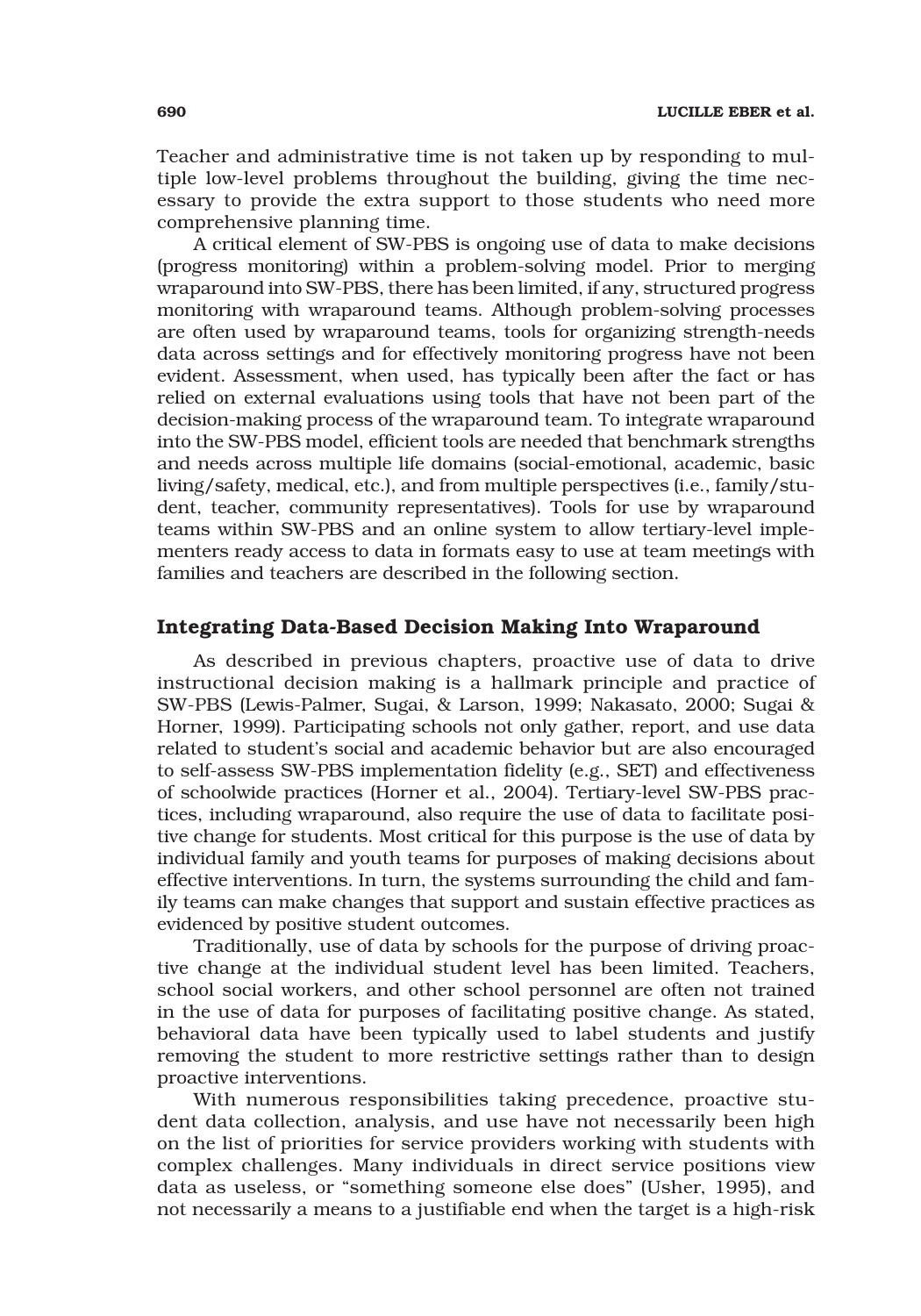student with complex needs. More important, school personnel have come to believe that even when student data could be of use, they are often stored in formats that are difficult to access, manipulate, and interpret (Wayman, 2005). Technology or computerized data storage systems often further impede the use of data by being too complicated and disengaged from the day-to-day, internal social structures of the school (Zhao & Frank, 2003). Lachat and Smith (2005) contended that successful data use by schools and school staff are related to several key factors, which include quality and accuracy of available data, staff access to data, the capacity for data disaggregation, the organization of data around a clear set of questions, and leadership structures that support schoolwide use of data.

Recognizing that effectiveness is predicated on the availability and use of data for decision making and change at all levels of wraparound implementation, it is essential for schools to have access to tools and technology that are efficient, simple, accessible, and user friendly (Wayman, 2005). Similar to data systems for universal SW-PBS, tools that can guide individualized teams through the four phases of the wraparound process are needed. The Illinois PBIS Network, with a history of SOC and wraparound implementation (Eber & Hyde, 2006; Eber & Nelson 1997; Eber, Palmer, & Pacchiano, 2003), has been developing tools and computerized technology that support and encourage the use of data with individual wraparound teams. Although these tools are in development and testing, we offer the following information as an example of how the need for data-based decision-making processes with wraparound within a system of SW-PBS can be addressed.

## **Data-Based Decision-Making Tools for Wraparound**

The Illinois wraparound data tools were originally designed via focus groups of wraparound implementers for the purpose of statewide evaluation of wraparound through interagency community-based local-area networks (LANs) from 2000 to 2002. The tools have been revised and used in schools implementing tertiary-level SW-PBS in Illinois on a pilot basis for 3 years (2004–2007). The tools were developed with the intent of providing youth and family teams with the data necessary for decision making and change on behalf of the youth with complex needs, while also serving as a mechanism for the collection of a data repository on students and families with tertiary-level needs. Under the guidance of the wraparound team facilitator, these data are collected and used by the team at 30- to 90-day intervals throughout the wraparound teaming process.

The wraparound tools were designed to generate multiple-perspective information relative to the students, including information regarding strengths, need, educational outcomes, placement risk, use of data at team meetings, and family satisfaction. The Home School Community Tool (HSC-T) is the primary tool used at all phases of the wraparound process. This tool is designed to assess strengths and needs of the student relative to functioning across five domains: health/safety, social, emotional, behavioral, and cultural. In addition to probing for data across multiple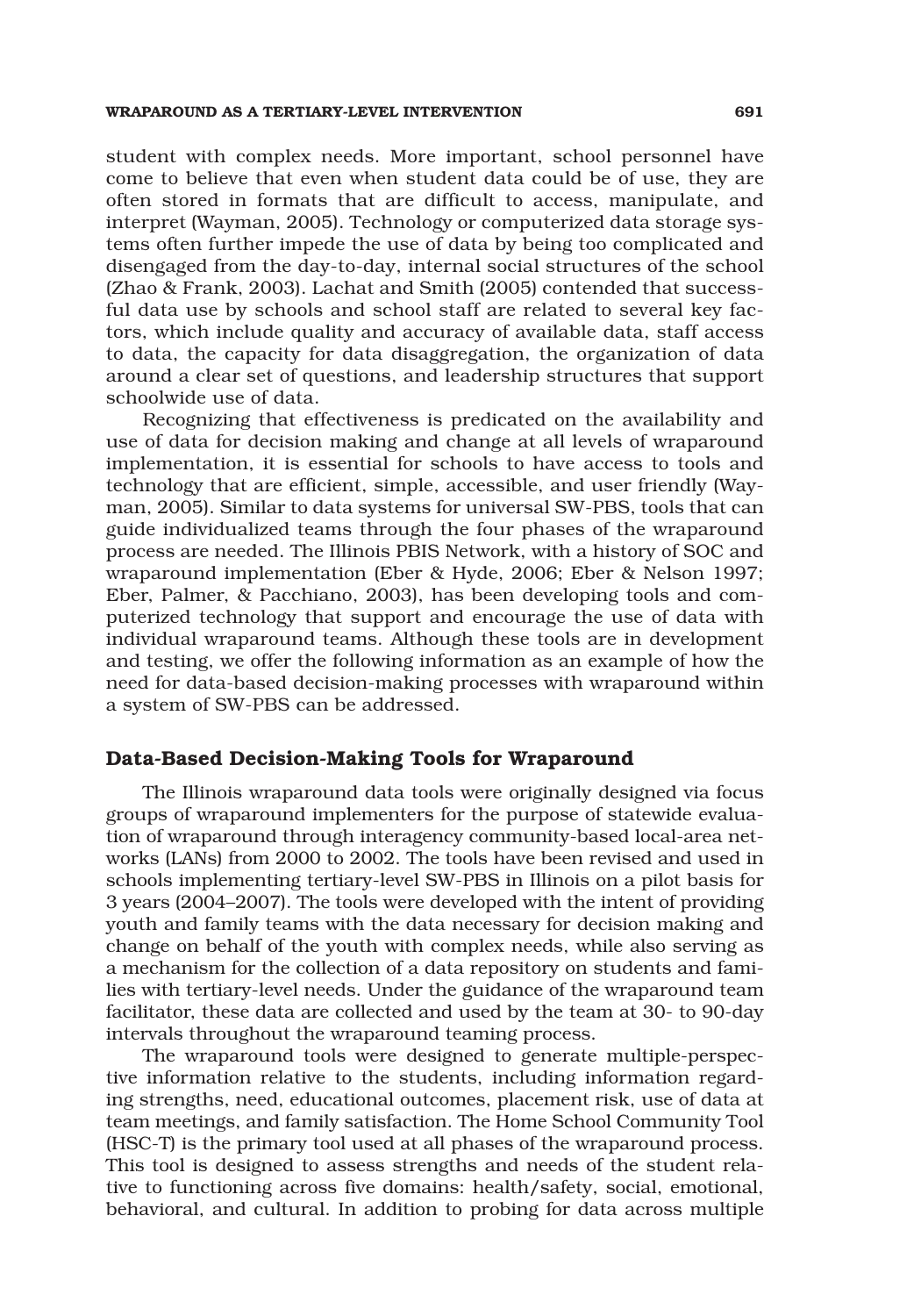life domains, this tool includes ratings in three different settings (home, school, and community) and therefore facilitates information sharing from multiple perspectives as different members of the team (teacher, family, and student) are involved in data gathering. See Fig. 27.2 for sample items from the HSC-T. An additional tool used at all phases is the Educational Information Tool (EI-T), which provides teacher rating of classroom functioning in academic and social/emotional domains. Sample items rated by the teacher on a Likert scale  $(1 = \text{Never}, 4 = \text{Always})$  include "passes" quizzes and tests," "participates in classroom discussions/activities," "has friends," and "engages in appropriate classroom behavior with adults." Generating information from different informants provides an opportunity to present "situation- or setting-specific" data from team members and to present information on different areas of functioning (i.e., behavior, academics) observed by different team members (Richardson & Day, 2000). While there is much debate surrounding the validity of differing perspective data from multiple sources (De Los Reyes & Kazdin, 2005; Offord et al., 1996; Renck, 2005), it has been suggested (Achenbach, McConaughy, & Howell, 1987) that it is essential to preserve the contributions of different informants, even if their reports are not correlated. The wraparound process supports this theory, with the belief that the richness and uniqueness of differing viewpoints offers the team the opportunity to learn from strategies and techniques used by the different sources in different situations with a student with complex needs.

The initial strengths and needs data are collected (using the HSC-T and EI-T) through the initial conversations that take place in Phase I of the wraparound. This is accomplished by the wraparound facilitator, who enters the data in a user-friendly, immediately accessible, online database system known as SIMEO (Systematic Information Management of Educational Outcomes). This system provides immediate opportunity for singlestudent graphs to be developed and used by the team to guide decision making at wraparound team meetings. Team facilitators are trained and supported in how to integrate data collection during the engagement of team members (Phase I). Skill sets include entry and organization of data for use at team meetings. Coaching support focuses on how to use the data to engage team members, keep them at the table over time, and refine and monitor interventions continuously. Figure 27.3 provides an example of SIMEO data used to focus an emerging wraparound team on strengths and needs as described in Tim's story.

#### From the Field: Tim's Story

"Tim," a third grader, was often late for school and, when in class, was frequently disruptive and inattentive. The teacher reported that she was spending more and more of her time attempting to keep Tim on task and out of fights. After numerous attempts with secondary interventions, Tim was referred for tertiary-level support. When the team initially met, they were primarily focused on reactions to Tim's disruptive behavior and became overwhelmed by his increasingly aggressive classroom behavior; the discussion rapidly moved to referring Tim for special education testing. His teacher mentioned that he often arrived at school sleep deprived and hungry; his mother did not participate much in the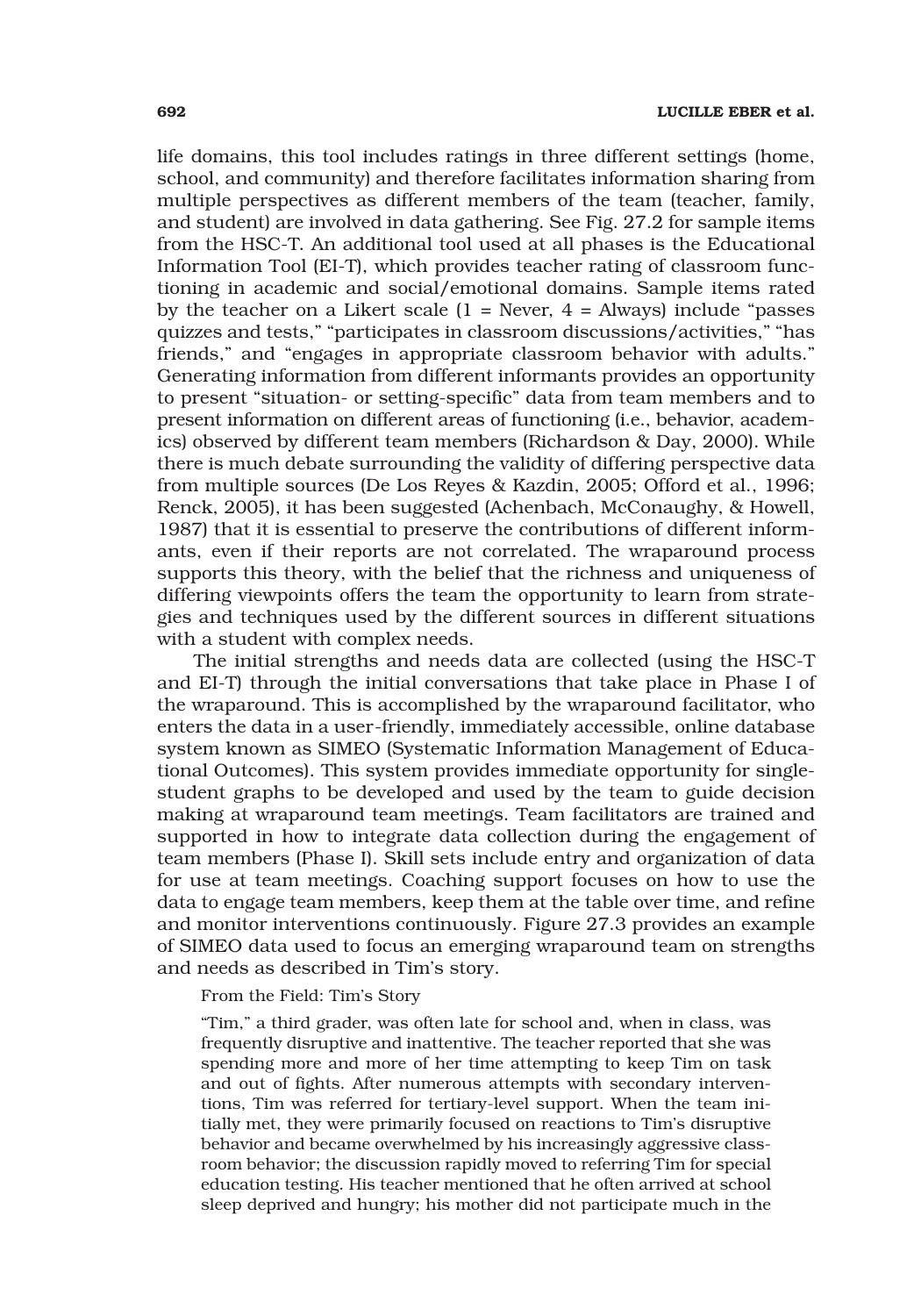#### **Example of questions from Home, School, Community Tool**

**High Need =** student demonstrates significant and/or extreme challenge and need in this area of functioning, potentially leading to failure of the le, school, and/or community placement

**Somewhat Need =** student demonstrates challenge and need in this area of functioning but not enough to warrant failure of home, school, and/or community placement.

**Somewhat Strength =** student demonstrates growth and maturation in this area of functioning, and at times still needs guidance and direction. **High Strength =** student demonstrates above average or excellent growth and maturation in this area of functioning requiring no additional guidance or direction.

| <b>Needs/Strengths</b>                          | <b>COMMUNITY</b> |              |              |      | <b>HOME</b> |                |              |      | <b>SCHOOL</b> |                |              |      |
|-------------------------------------------------|------------------|--------------|--------------|------|-------------|----------------|--------------|------|---------------|----------------|--------------|------|
|                                                 | need             |              | strength     |      | need        |                | strength     |      | need          |                | strength     |      |
|                                                 | high             | some<br>what | some<br>what | high | high        | some<br>what   | some<br>what | high | high          | some<br>what   | some<br>what | high |
|                                                 | 1                | 2            | 3            | 4    | 1           | $\overline{2}$ | 3            | 4    |               | $\overline{2}$ | 3            | 4    |
| <b>Safety/Medical/Basic Needs</b>               |                  |              |              |      |             |                |              |      |               |                |              |      |
| 7)<br>Has adequate/safe physical<br>environment |                  |              |              |      |             |                |              |      |               |                |              |      |
| <b>Social Relationships</b>                     |                  |              |              |      |             |                |              |      |               |                |              |      |
| Gets along with adults<br>8)                    |                  |              |              |      |             |                |              |      |               |                |              |      |
| <b>Emotional Functioning</b>                    |                  |              |              |      |             |                |              |      |               |                |              |      |
| 9)<br>Feels that he/she belongs                 |                  |              |              |      |             |                |              |      |               |                |              |      |
| <b>Behavioral</b>                               |                  |              |              |      |             |                |              |      |               |                |              |      |
| 10) Controls him/herself                        |                  |              |              |      |             |                |              |      |               |                |              |      |

**Fig. 27.2.** Example of questions from Home, School, Community Tool.

discussion at the meetings. The SW-PBS coach recommended they move to wraparound, so a trained wraparound facilitator was identified (school social worker) who met with the family and listened to their concerns. The facilitator did the same with the teacher, thus gathering multiple-perspective data (using the HSC-T). When the wraparound team was convened (Phase II), the facilitator used the data to focus the team on listening to Tim's mother's concerns. Through data taken in the home school and community environment and anecdotal reports from his mother, the team soon realized that Tim's mother was asking for help on how to better prepare Tim for the school day. They designed interventions that included behavioral instruction for his mother to use at bedtime and mealtime at home. When they met 3 months later, the facilitator brought graphs to demonstrate that when Tim got adequate sleep and adequate nutrition at home, he was often less aggressive and more focused in class. Figure 27.3 displays Tim's home school and community functioning data for baseline and 3 months later.

The SIMEO system is an example of how tertiary-level teams can be provided with access to useful, simple, and secure individual as well as aggregate student data that provide an in-depth "picture" of their individual strengths and complex needs. This information assists schools in expanding the implementation of SW-PBS to those students with complicated mental health needs who have been traditionally beyond the capacity of schools to support. A 3-year pilot implementation of SIMEO (FY 2003 to FY 2006) that included 47 students over a 3-year period indicate how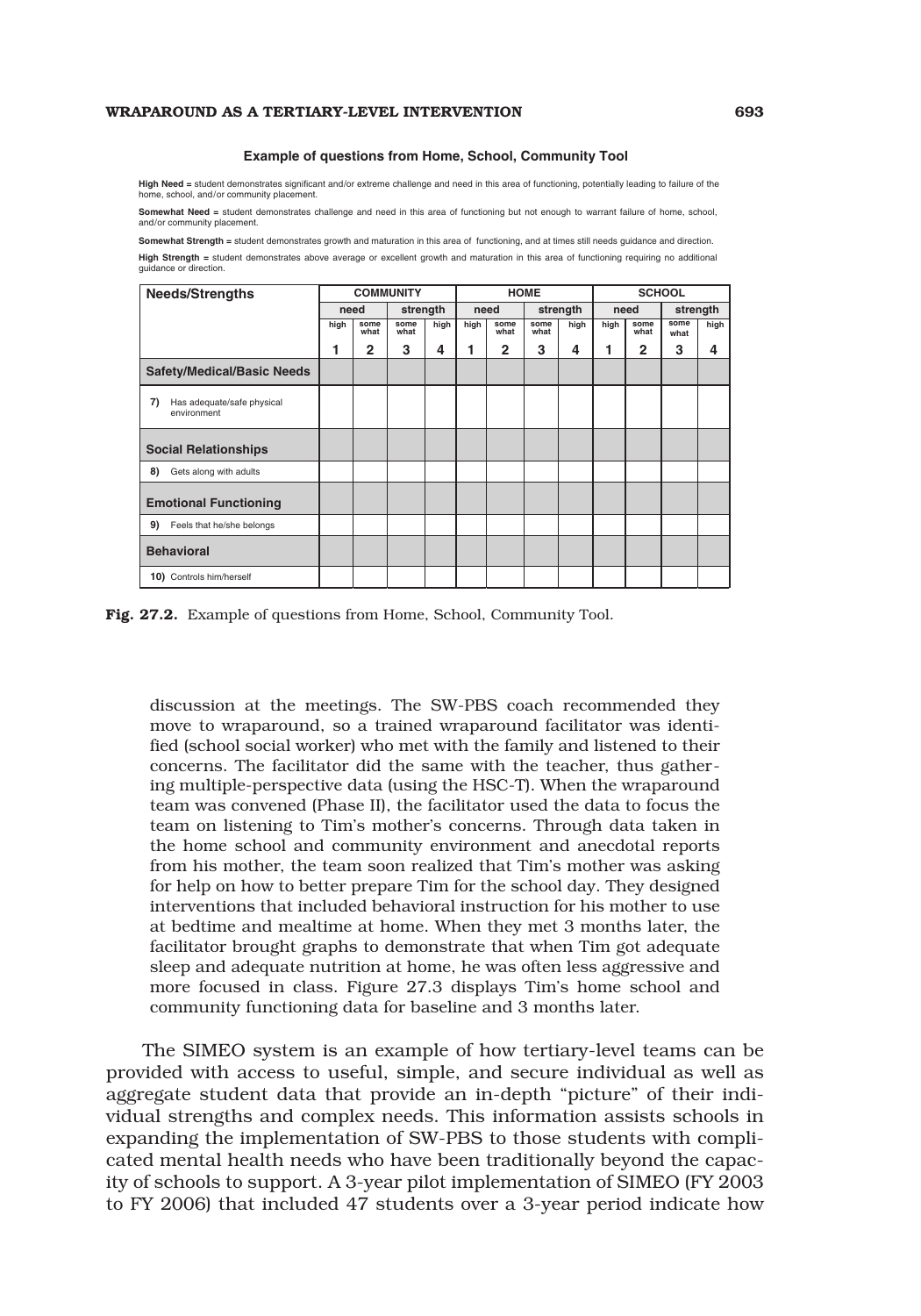#### **694 LUCILLE EBER et al.**



**Fig. 27.3.** Example of graph from Home, School, Community Tool.

ongoing monitoring of a range of variables, such as those documented through SIMEO tools, can be established. For example, evaluators noted that as students' need for behavioral interventions decreased, their teachers were more likely to identify/recognize their needs for academic assistance, suggesting that as their wraparound teams facilitated behavioral improvement, they became more aware of academic needs, suggesting earlier interventions targeted to academic progress may be more efficient in the future. Other reported findings include decreases in students at risk for more restrictive placement by achieving improved behavioral and emotional functioning at home and school, improvement in academic functioning, and decreases in high-risk behaviors (Eber & Hyde, 2006).

## **Self-Assessment of the Integrity of the Wraparound Process**

The measure of the fidelity or integrity of a "treatment model" is essential to the efficacy of the outcomes of any intervention, such as wraparound. As noted by Dobson and Cook (1980), if treatment strategies are not clearly specified and services and supports are delivered in a way that is inconsistent with program model objectives, the resulting outcomes will likely be useless or less meaningful (p. 270). Although outcomes have been both positive and significant as evidenced by the 3-year tracking of students within the SIMEO system (Eber & Hyde, 2006), the testing of fidelity of the wraparound model provided within SW-PBS is still in its infancy. Although fidelity of schoolwide behavioral supports has universally been measured using the SET (Horner et al., 2004), tools to measure efficacy and evidence to support the use of the wraparound approach has been limited, and the study of the adherence to wraparound principles has rarely been assessed (Ogles et al., 2006).

However, several attempts within the field of child and family services have been made to measure the fidelity of wraparound (Bruns, Burchard, Suter, Leverentz-Brady, & Force 2004; Epstein et al., 1998); findings from recent literature are starting to support a link between treatment fidelity and youth and family outcomes. In particular, Bruns and colleagues have been instrumental in continuing to refine the measurement of wraparound fidelity with the Wraparound Fidelity Index-4 (WIFI4) (Bruns et al., 2004).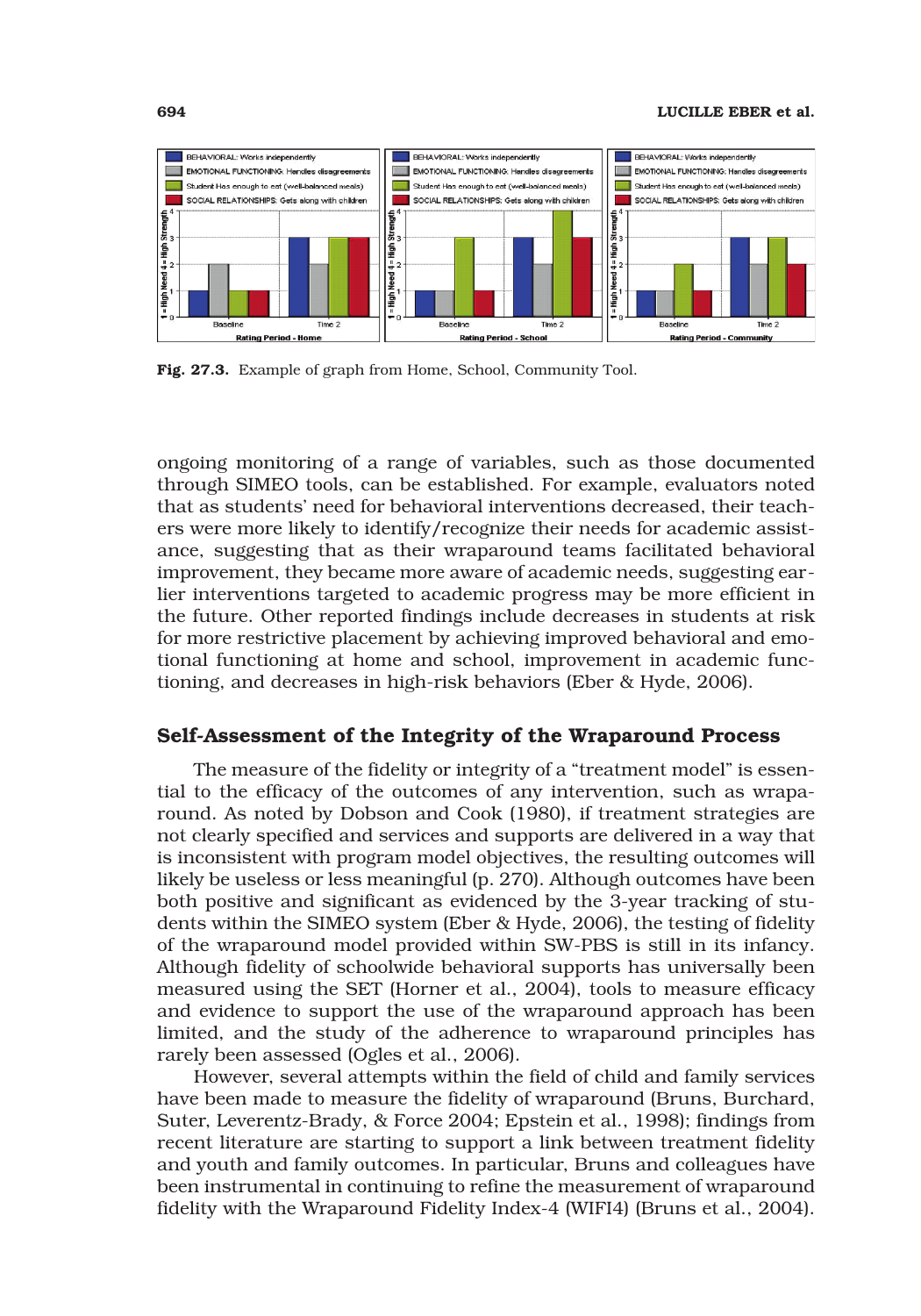This measure, however, provides only a post facto measure of fidelity as reported by the youth, caregiver, and team members and does not provide the opportunity for self-assessment of wraparound during the active team process.

In an effort to provide tertiary-level wraparound teams within SW-PBS with a tool that allows for continuous assessment of fidelity, the Illinois PBIS Network has been developing the Wraparound Integrity Tool (WIT). The WIT is designed to provide wraparound teams with the opportunity to self-assess relative to wraparound fidelity on a regular basis (at the start of the team process and every one to three team meetings thereafter) and therefore provide teams with the opportunity to use WIT findings to "selfcorrect," thereby ensuring a more stringent adherence to the wraparound principles. At present, the WIT is being piloted with families engaged in the wraparound process with the intent to continue to refine the tool administration process and develop procedures to ensure validity and reliability.

From the Field: Family Voice

"James's" mother has, historically, been reluctant to come to the school for meetings about James as the meetings have, from her perspective, felt like opportunities to tell her how "bad" James was and, in turn, how bad of a parent she was. She felt she was doing the best she could as a single mother with two young boys, working two jobs to make ends meet. The wraparound meetings, however, have been a different experience for her. Now, at the meetings with the school team they actually asked her about her past experiences with meetings and asked her what she thought worked or did not work. They seemed to want to do things differently. They cared about what she had to say, and she felt included in important decisions; it really seemed that her voice mattered. Everything was far from perfect, but this thing they called "wraparound" sure felt a lot better to her than the other meetings she attended on James's behalf before. Figure 27.4 illustrates James' mother's perception of the inclusion of her voice at team meetings prior to wraparound and since wraparound.



**Fig. 27.4.** Example of Question from Wraparound Integrity Tool.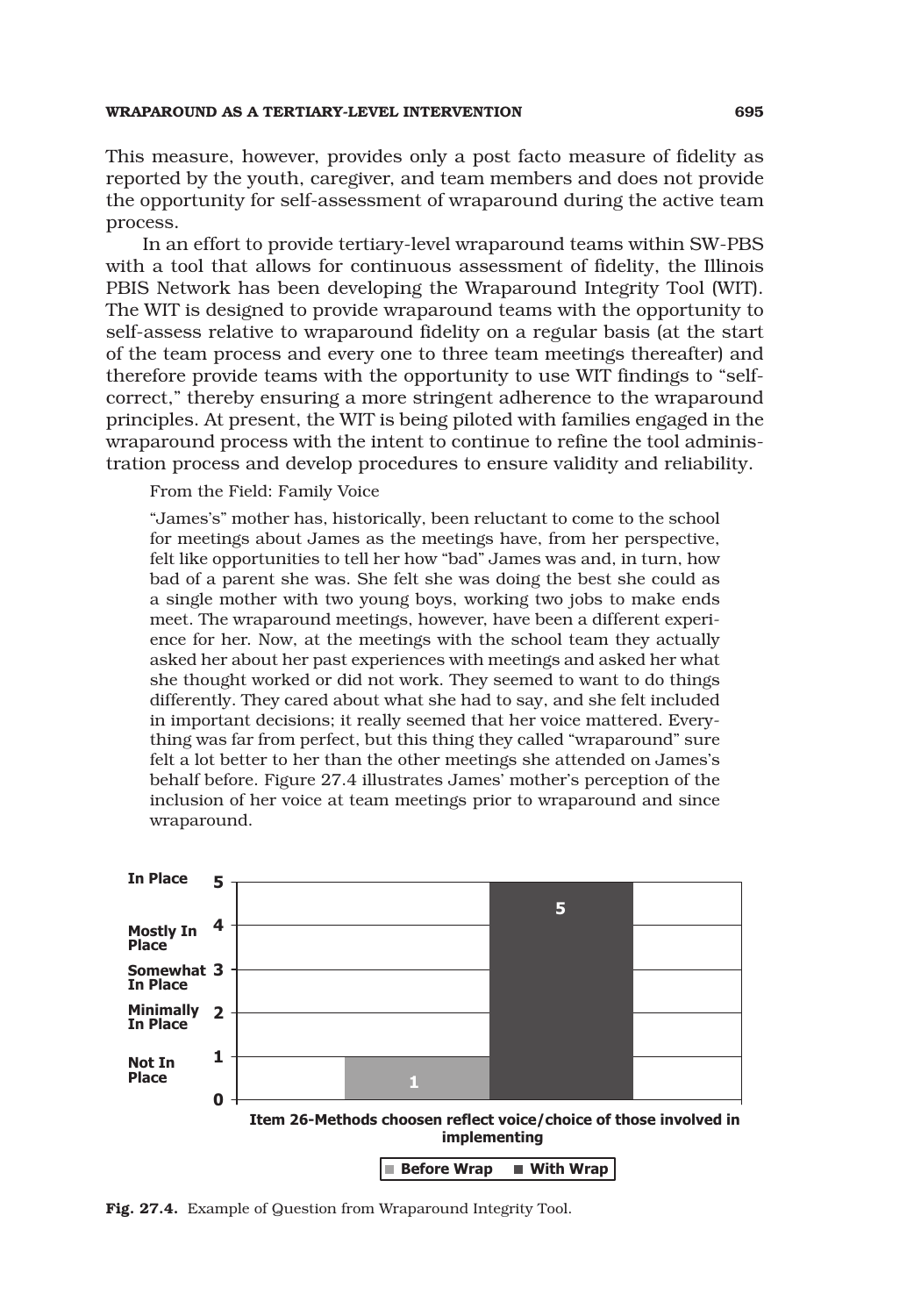## **INTEGRATING WRAPAROUND INTO SW-PBS: CHALLENGES AND STRATEGIES**

## **System, Data, and Practice Challenges**

Building tertiary-level capacity within a system of SW-PBS is hard work. One reason is that school personnel have not had adequate training and support with the skill sets needed to be effective with students who need comprehensive behavior supports, not only at school but also at home and in the community. Developing the skills for engaging families, students, and teachers who may be frustrated and experiencing stress requires systematic training and opportunities to practice over time. Staff development time and resources are not always allocated sufficiently to ensure the depth of skill development and ongoing support to teachers needed at this level. Without adequate training and support, decisions about behavior support are often reactive and punitive, without the comprehensive interventions needed to effect change. The referral and testing process for special education is often viewed as the "intervention" as that is what the school personnel know how to accomplish.

A related system challenge to tertiary-level implementation is that the time required to engage a team and systematically apply interventions is often not available. In other words, the current systems in schools do not allocate planning time commensurate with level of need for 1–2% of students. This results in inadequate data, weak interventions, or faulty implementation. Students are often removed to restrictive settings before the wraparound process can be implemented. Specialized personnel are not positioned to guide teams of parents and teachers through the team development process so that highly individualized interventions can be provided, monitored, and refined over time. Instead, they spend the bulk of their time assessing students for special education eligibility or attempting to provide interventions listed on IEPs that are often insufficient in intensity or dosage to effect change for a student. School psychologists, social workers, and counselors may feel "locked into" providing the interventions written on IEPs (or requested by other school personnel) even though these interventions may not have an adequate evidence base for the presenting problem. When these special services personnel participate in training for secondary and tertiary levels of SW-PBS, they often have to assess their job roles, and sometimes they feel powerless to change the practices that have deep roots in the cultures of their schools and districts.

From the Field: Changes in Job Functions?

"Vanessa," a school social worker, has 15 students on her "case load" at a middle school. All of their IEPs indicate the need for "social work 20 min a week." Vanessa reports frustration as the teachers expect the students' disruptive behavior in the classroom to change as a result of their social work time. Vanessa reports that 12 of the 15 students she sees weekly have had increases in problem behavior (i.e., detentions, suspensions), and 5 of them have been recommended for further testing to determine if "more restrictive placements are needed." She knows she needs to switch to higher-level interventions (i.e., the wraparound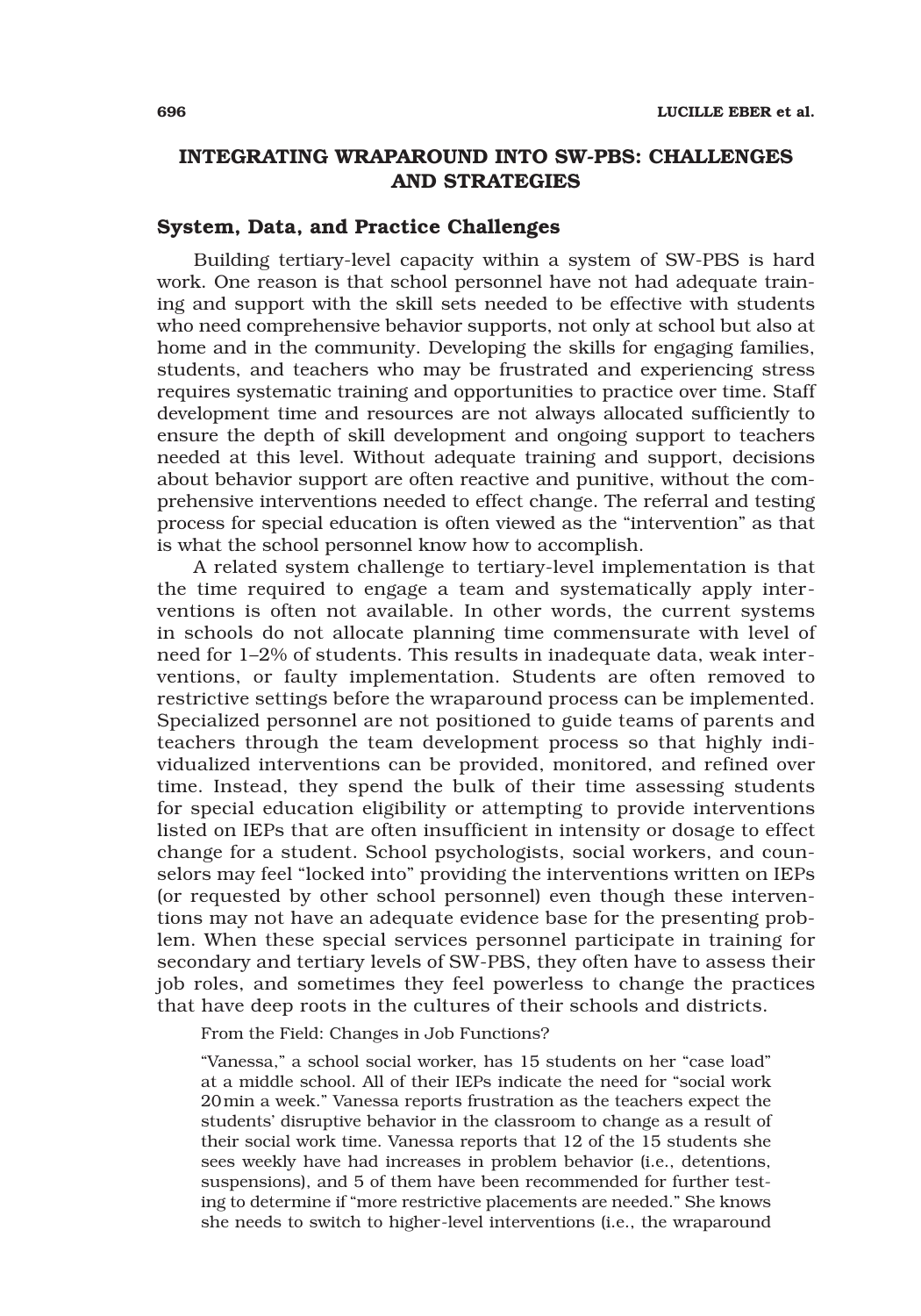process) but is not sure how to go about making the change in her job function. While recognizing lack of effectiveness, she feels the "system" holds her responsible for delivering the IEP services.

## **Strategies for Building Tertiary Capacity**

Developing the practices needed for school personnel to effectively support students with complex behavior needs is a major undertaking. Establishing sustainable systems at the school and district levels for supporting these students successfully over time is an even greater challenge. The following strategies are offered to guide schools in developing tertiarylevel systems commensurate with this 1–2% of students.

## *Position Personnel to Facilitate Wraparound*

Many school systems struggle with allocation of specialized personnel. Per the field example of Vanessa, specialized personnel are often positioned to conduct tests, suggest placements, and provide IEP-designated services, which often do not have the depth needed for effective interventions for students with complex behavioral needs. Team facilitation has been considered a critical job role for implementing wraparound since its inception through SOC (Burns & Goldman, 1999). Similarly, Scott and his colleagues (Scott, Nelson, & Zabala, 2003) suggested that, even with training and tools (i.e., FBA/BIP forms) in place, the FBA/BIP process implemented in schools may lack fidelity (and therefore effect) without ongoing training and technical assistance for key personnel on how to effectively *facilitate* the team through the process with integrity. Following the established wraparound model, each individual student's wraparound team is led by a facilitator who functions as the primary point person on the individual student/family team. Therefore, each school and district needs to have designated staff (typically counselors, social workers, psychologists, and other specialized staff with behavioral/clinical training) who are trained to function as wraparound team facilitators. These personnel are positioned within the school or district to engage, develop, and facilitate highly unique teams capable of using data to design supports and interventions that are realistic, practical, and likely to have the effect desired by those key team members (e.g., families, teachers). It may be necessary for school leaders to reallocate personnel from "testing and placing" to facilitating and coaching the wraparound team process.

## *Organize School and District-Based Leadership Teams to Address Tertiary System Components*

If effective practices for students with emotional-behavioral challenges are to become the norm, training practitioners in the skill sets of wraparound facilitation and effective behavioral interventions is necessary, but training alone is not sufficient. System leaders at both the building and district levels must engage in a problem-solving process focused on the processes and procedures that have an impact on how students with the most complex needs are supported. This is likely to involve identifying and changing some traditional (yet less-effective) practices that can become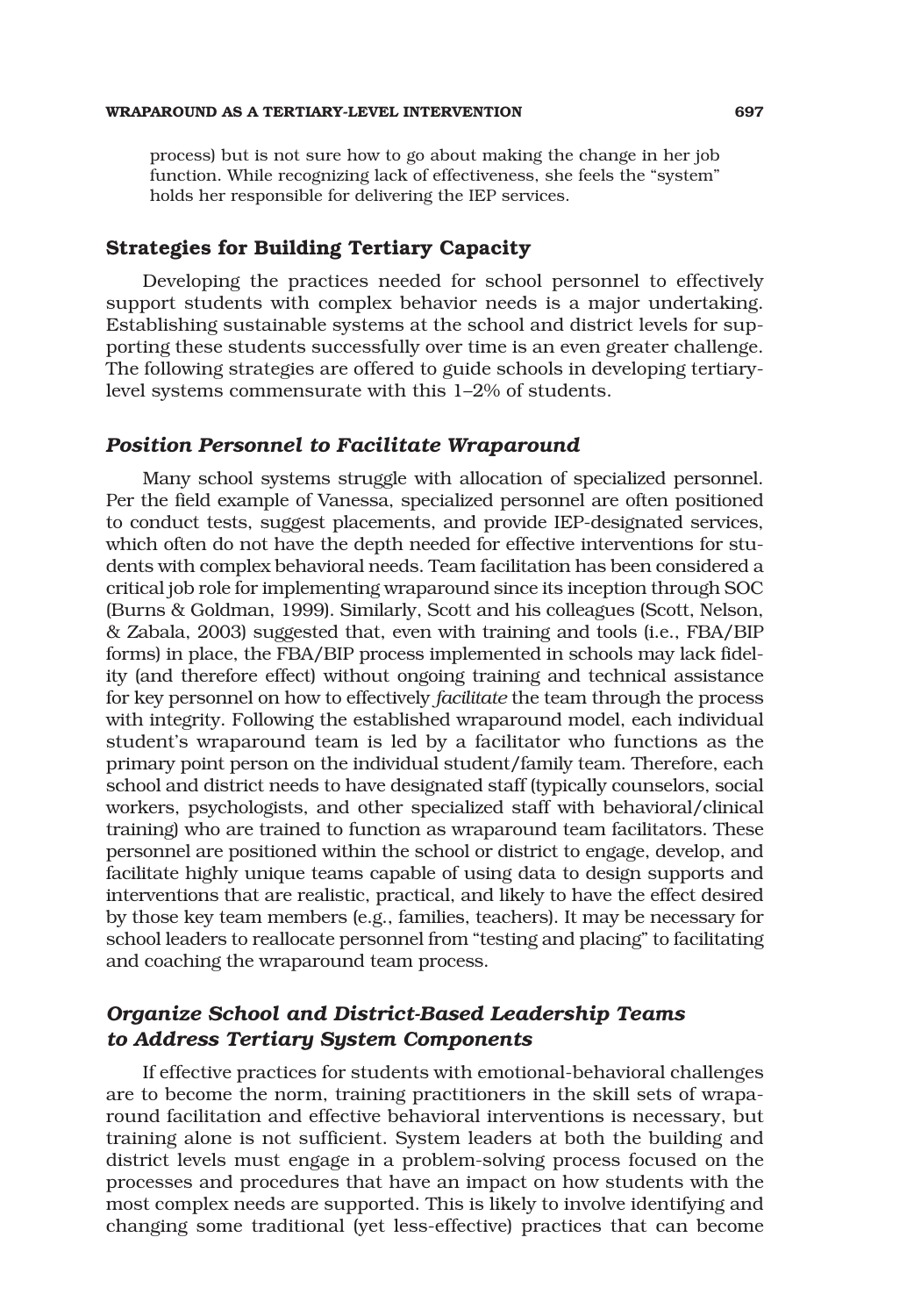roadblocks to building effective tertiary levels of support. To accomplish this, school leaders need to consistently review the data on all their students, including those placed in special education and other specialized programs, to identify strategies that yield success for these students. In addition, leadership teams need to look closely at the roles of personnel working with these students and programs for possible modifications needed to ensure that more comprehensive approaches are implemented when needed. An important leadership team activity is to review data on specialized populations (e.g., special education and other specialized programs) to determine practices and job roles of staff that may need to be changed based on trends in their data. For example, in a middle school, high use of "escorts" in the hallways for students with problem behavior typically results in students escalating the problem behavior and ending up in restrictive settings. Or, certain populations (i.e., students with autism spectrum disorder or African American males) may be identified as receiving a disproportionate amount of punitive responses and restrictive placements. When trends such as these are recognized, strategies to change these trends must be identified. Examples include repositioning specialized staff to design individualized function-based behavior support plans or identifying wraparound facilitators to develop unique teams that ensure more effective interventions in a timelier manner.

## *Ensuring Access and Use of Systems for Data-Based Decision Making at the Tertiary Level*

As discussed, decisions regarding students with complex behavioral needs are often reactive, based on emotion and concerns about safety, and often are triggered by and based on single behavioral incidents. Early efforts at integrating data-based decision-making structures into systems that plan for and support these students in Illinois have driven home how important yet challenging this change in practice can be in schools. Wraparound teams need simple tools that quickly assess a broad range of strengths and needs across multiple settings and can be used on a frequent basis (every 30–90 days). The HSC-T is an example of such a tool, and it has been useful in identifying big needs as well as confirming data obtained through conversations. Other data that system leaders need quick access to includes special education referral rates, educational placement data, and trend data on restrictive placements such as alternative schools. Behavioral and mental health screeners, as part of the systematized early intervention process to identify youth and intervene early, are also needed. Stakeholders need access to a fully integrated evaluation system designed for easy access/use by local implementers (teacher, families, coaches, administrators, etc.) but also organized to provide aggregate information to inform and guide district, regional, and state infrastructures.

## *Integration With Mental Health*

We have explored the resulting problems for youth/families when the challenges discussed are not addressed, including students not receiving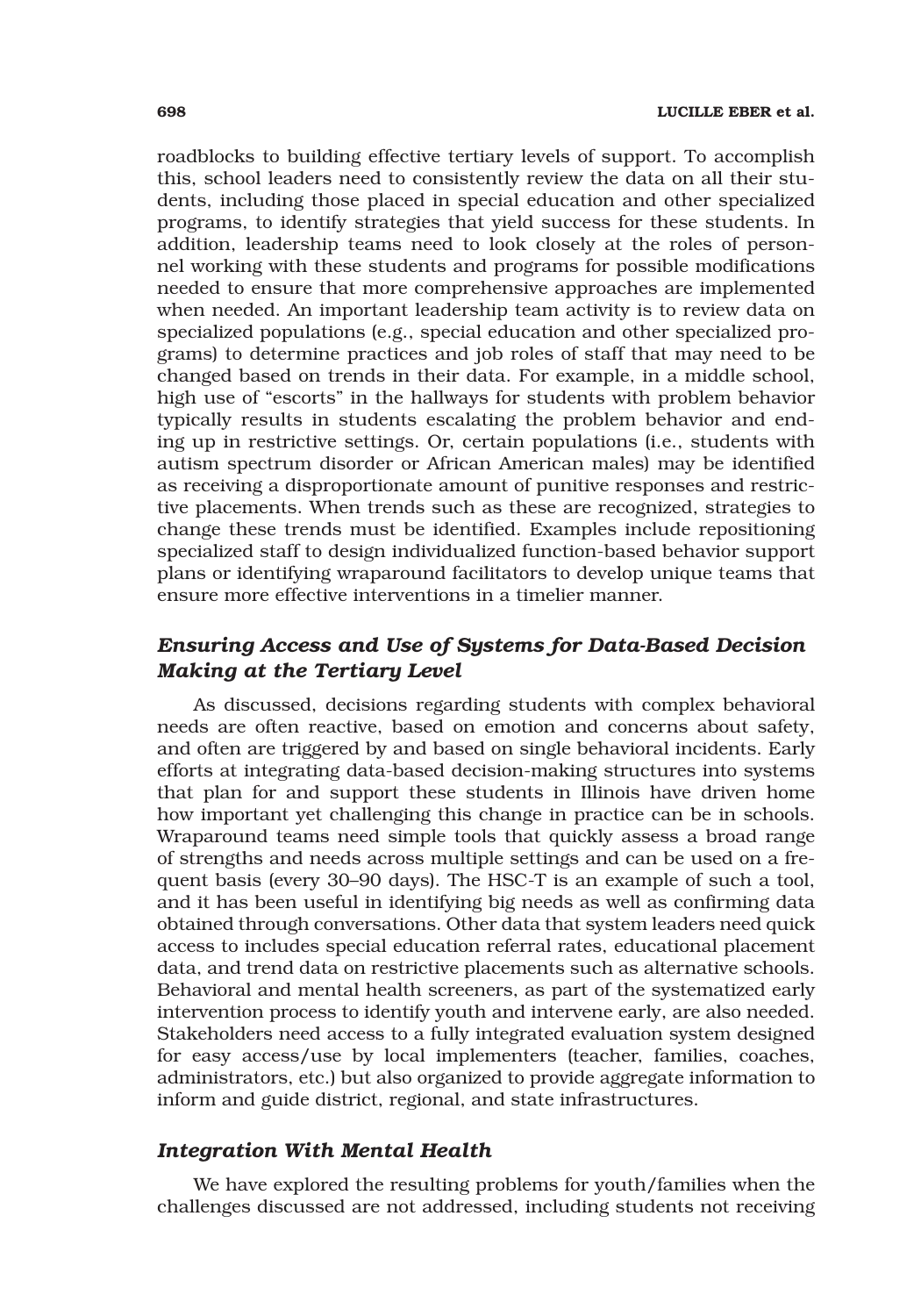timely and effective early intervening services, interventions not having adequate dosage/complexity/fidelity for level of need, students identified for special education having limited rates of success (especially students who have emotional-behavioral components to their disability), and reactive system responses (i.e., punishment, exclusion) that lead to escalation of problems and high rates of restrictive placements. When youth and family needs are not met, school, district, and community needs also are not met. These are not just quality-of-life issues for those youth and families as these problems/challenges affect schools, districts, and communities. Schools alone cannot adequately address the full complement of needs. School districts and mental health and other community-based partners need to develop active partnerships with a shared vision, with a willingness to develop new roles to collectively address needs indicated by community as well as school data (Kutash, Duchnowski, & Lynn, 2006).

## **FUTURE DIRECTIONS**

Schools need to expedite efforts to build competency and capacity for supporting students with complex emotional and behavioral needs. This will require an uncompromising commitment to policy and research that prioritizes effective support for emotional/behavioral needs of students on an equal level to academic learning. This includes ensuring the use of (a) universal application of effective behavioral supports in schools, (b) mandated early screening and detection of students at risk for mental health problems, (c) systematic application of evidenced-based interventions that are (d) efficiently scaled up to ensure adequate dosage for prevention through comprehensive supports for students with complex needs. The wraparound process, with its focus on linking families, schools, and community partners on behalf of individual students should be an integral part of this prevention-based system. To ensure optimal outcomes, the critical features of SW-PBS, including data-based decision making, ongoing self-assessment of fidelity, and rigorous progress monitoring, need to become routine within the wraparound process.

#### **REFERENCES**

- Achenbach,T. M., McConaughy, S. H., & Howell, C.T. (1987). Child/adolescent behavioral and emotional problems: Implications of cross informant correlations for situation specificity. *Psychological Bulletin*, *101,* 213–232.
- Agosta, J., Bradley, V., Taub, S., Melda, K., Taylor, M., Kimmich, M., et al. (1999). *The Robert Wood Johnson Foundation Self-Determination Initiative: Year one impact assessment report*. Cambridge, MA: Human Services Research Institute.
- Albin, R. W., Lucyshyn, J. M., Horner, R. H., & Flannery, K. B. (1996). Contextual fit for behavioral support plans, In L. K. Koegel, R. L. Koegel, & G. Dunlap (Eds.), *Positive behavioral support: Including people with difficult behavior in the community* (pp. 81–98). Baltimore: Brookes.
- Allen, R. I., & Petr, C. G. (1998). Rethinking family-centered practice. *American Journal of Orthopsychiatry*, *68*, 196–204.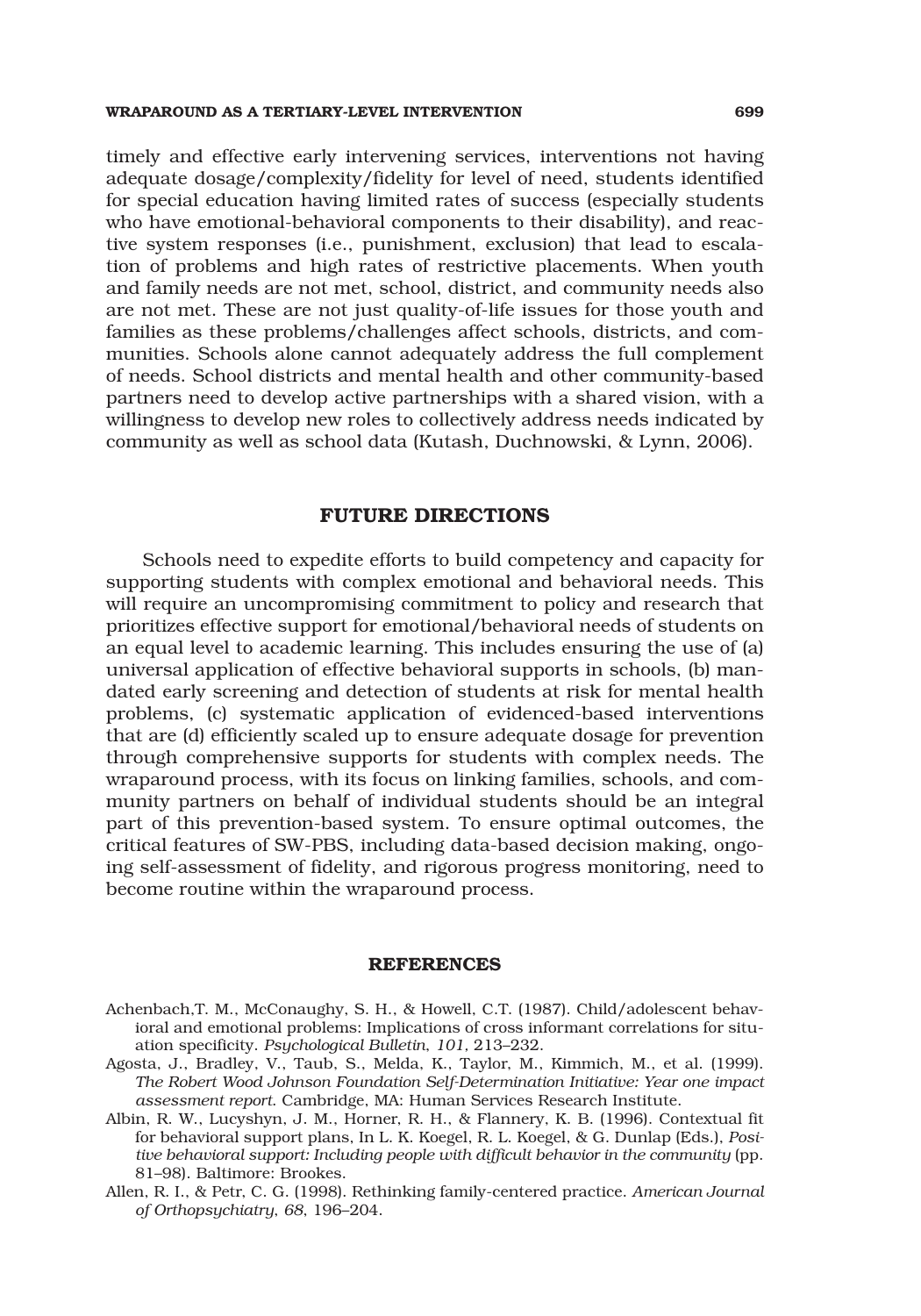- Brofenbrenner, U. (1979). *The ecology of human development*. Cambridge, MA: Harvard University Press.
- Brown, F., & Michaels, C. A. (2006). School-wide positive behavior support initiatives and students with severe disabilities: A time for reflection. *Research and Practice for Persons With Severe Disabilities, 31*, 57–61.
- Bruns, E. J., Burchard, J. D., Suter, J. C., Leverentz-Brady, K., & Force, M. M. (2004). Assessing fidelity to a community based treatment for youth: The wraparound fidelity index. *Journal of Emotional and Behavioral Disorders, 12*, 79–89.
- Bruns, E. J., Suter, J. C., Force, M. M., & Burchard, J. D. (2005). Adherence to wraparound principles and association with outcomes. *Journal of Child and Family Studies, 14,* 521–534.
- Burchard, J. D., Bruns, E. J., & Burchard, S. N. (2002). The wraparound approach. In B. Burns & K. Hoagwood (Eds.), *Community treatment for youth: Evidence-based interventions for severe emotional and behavioral disorders*. New York: Oxford University Press.
- Burns, B. J., Costello, E. J., Angold, A., Tweed, D., Stangl, D., Farmer, E. M. Z., et al. (1995). Children's mental health service use across service sectors. *Health Affairs, 14*, 147–159.
- Burns, B. J., & Goldman, S. K. (Eds.). (1999). *Promising practices in wraparound for children with serious emotional disturbance and their families. Systems of Care: Promising Practices in Children's Mental Health, 1998 Series* (Vol. 4). Washington, DC: Center for Effective Collaboration and Practice, American Institutes for Research.
- Burns, B. J., Goldman, S. K., Faw, L., & Burchard, J. D. (1999). The wraparound evidence base. In B. J. Burns & S. K. Goldman (Eds.), *Promising practices in wrapa*round for children with serious emotional disturbance and their families. Systems of *care: Promising practices in children's mental health, 1998 series* (Vol. 4, pp. 95–118). Washington, DC: Center for Effective Collaboration and Practice, American Institutes for Research.
- Carr, E. G. (2006). SWPBS: The greatest good for the greatest number, or the needs of the majority trump the needs of the minority? *Research and Practice for Persons With Severe Disabilities, 31*, 54–56.
- Cauffman, E., Scholle, S. H., Mulvey, E., & Kelleher, K. J. (2005). Predicting first time involvement in the juvenile justice system among emotionally disturbed youth receiving mental health services. *Psychological Services, 2*, 28–38.
- Cheney, D., Malloy, J., & Hagner, D. (1998). Finishing high school in many different ways: Project RENEW in Manchester, New Hampshire. *Effective School Practices, 17*, 45–54.
- Clarke, R., Schaefer, M., Burchard, J., & Welkowitz, J. (1992). Wrapping communitybased mental health services around children with a severe behavioral disorder: An evaluation of project wraparound. *Journal of Child and Family Studies, 1*, 241–61.
- Costello, J. E., Mastillo, S., Erkanli, A., Keeler, G., & Angold, A. (2003). Prevalence and development of psychiatric disorders in childhood and adolescence. *Archives of General Psychiatry, 60*, 837–894.
- Crimmins, D., & Farrell, A.F. (2006). Individualized behavioral supports at 15 years: It's still lonely at the top. *Research and Practice for Persons With Severe Disabilities, 31*, 31–45.
- Crone, D. A., & Horner, R. H. (2003). *Building positive behavior support systems in schools: Functional behavioral assessment*. New York: Guilford Press.
- De Los Reyes, A., & Kazdin, A. E. (2005). Informant discrepancies in the assessment of childhood psychopathology: A critical review, theoretical framework, and recommendations for further study. *Psychological Bulletin*, *131*, 483–509.
- Dobson, D., & Cook, T. J. (1980). Avoiding type III error in program evaluation: Results from a field experiment. *Evaluation and Program Planning*, *3*, 269–276.
- Eber, L. (1994). The wraparound approach. *Illinois School Research and Development Journal, 30*, 17–21.
- Eber, L. (2003). *The art and science of wraparound: Completing the continuum of schoolwide behavioral support*. Bloomington, IN: Forum on Education at Indiana University.
- Eber, L. (2005). Wraparound: Description and case example. In G. Sugai & R. Horner (Eds.), *Encyclopedia of behavior modification and cognitive behavior therapy: Educational applications* (pp. 1601–1605). Thousand Oaks, CA: Sage.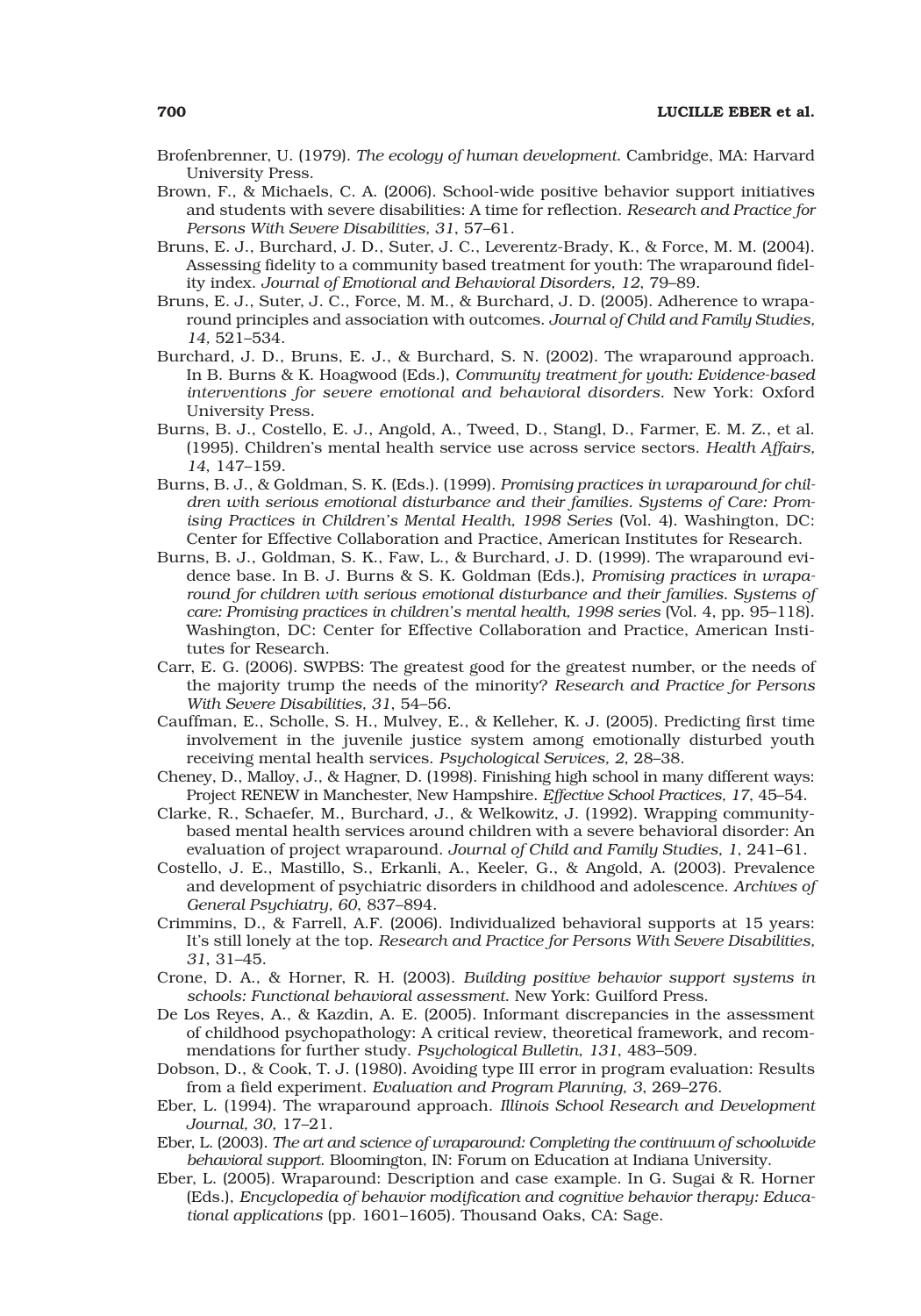- Eber, L., & Hyde, K. (2006). *Integrating data-based decision into the wraparound process within a system of school-wide positive behavior supports (PBS)*. Summary of conference proceedings for the 18th Annual Research Conference for Children's Mental Health, Tampa, FL, March.
- Eber, L., & Keenan, S. (2004). Collaboration with other agencies: Wraparound and systems of care for children and youths with emotional and behavioral disorders. In R. B. Rutherford, M. M. Quinn, and S. R. Mathur (Eds.), *Handbook of research in emotional and behavioral disorders* (pp. 502–516). New York: Guilford Press.
- Eber, L., & Nelson, C. M. (1997). School-based wraparound planning: Integrating services for students with emotional and behavioral needs. *American Journal of Orthopsychiatry*, *67*, 385–396.
- Eber, L., & Osuch, R. (1995). Bringing the wraparound approach to school: A model for inclusion. In C. Liberton, K. Kutash, & R. Friedman (Eds.), *The seventh annual research conference proceedings. A system of care for children's mental health: Expanding the research base* (pp. 143–151). Tampa, FL: University of South Florida, Florida Mental Health Institute, Research and Training Center for Children's Mental Health.
- Eber, L., Osuch, R., & Rolf, K. (1996). School-based wraparound: How implementation and evaluation can lead to system change. In C. Liberton, K. Kutash, & R. Friedman (Eds.), *The eighth annual research conference proceedings. A system of care for children's mental health: Expanding the research base* (pp. 143–147). Tampa, FL: University of South Florida, Florida Mental Health Institute, Research and Training Center for Children's Mental Health.
- Eber, L., Palmer, T., & Pacchiano, D. (2003). *School-wide positive behavior systems: Improving school environments for all students including those with EBD*. Summary of conference proceedings for the 14th Annual Research Conference for Children's Mental Health, Tampa, FL, March.
- Epstein, M. H., Jayanthi, M., McKelvey, J., Frankenberry, E., Hardy, R., & Dennis, K. (1998). Reliability of the Wraparound Observation Form: An instrument to measure the wraparound process. *Journal of Child and Family Studies*, *7*, 161–170.
- Fairbanks, S., Sugai, G., Guardino, D., & Lathrop, M. (2007). Response to intervention: Examining classroom behavior support in second grade. *Exceptional Children, 73*, 288–310.
- Freeman, R., Eber, L., Anderson, C., Irvin, L., Horner, R., Bounds, M., et al. (2006). Building inclusive school cultures using school-wide positive behavior support: Designing effective individual support systems for students with significant disabilities. *Research and Practice for Persons With Severe Disabilities, 31*, 4–17.
- Friedman, R. M., Katz-Levy, J. W., & Manderschied, R. W. (1996) Prevalence of serious emotional disturbance in children and adolescents. In R. W. Manderschied & M. A. Sonnenschein (Eds.), *Mental health, United States 1996*. Rockville, MD: Center for Mental Health Sciences, 71–89.
- Hawken, L. S., & O'Neill, R. E. (2006). Including students with severe disabilities in all levels of school-wide positive behavior support. *Research and Practice for Persons with Severe Disabilities, 31*, 46–53.
- Hernandez, M., & Hodges, S. (2003). Building upon the theory of change for systems for care, *Journal of Emotional and Behavioral Disorders, 11*, 19–26.
- Horner, R. H., Todd, A. W., Lewis-Palmer, T., Irvin, L. K., Sugai, G., & Boland, J. B. (2004). The School-wide Evaluation Tool (SET): A research instrument for assessing schoolwide positive behavior support, *Journal of Positive Behavior Interventions*, *6,* 3–12.
- Milwaukee, Wisconsin, Kamradt, B., October (1996). *The 25 kid project: How Milwaukee utilized a pilot project to achieve buy-in among stakeholders in changing the system of care for children with severe emotional problems*. Paper presented to the Washington Business Group on Health.
- Kendziora, K., Bruns, E., Osher, D., Pacchiano, D., & Mejia, B.(2001). *Systems of care promising practices in children's mental health, 2001 series* (Vol. 1). Washington, DC: American Institute for Research, Center for Effective Collaboration and Practice.
- Kincaid, D., & Fox, L. (2002). Person-centered planning and positive behavior support. In S. Holburn & P. Vietze (Eds.), *Person-centered planning: Research, practice, and future directions* (pp. 29–49). Baltimore: Brookes.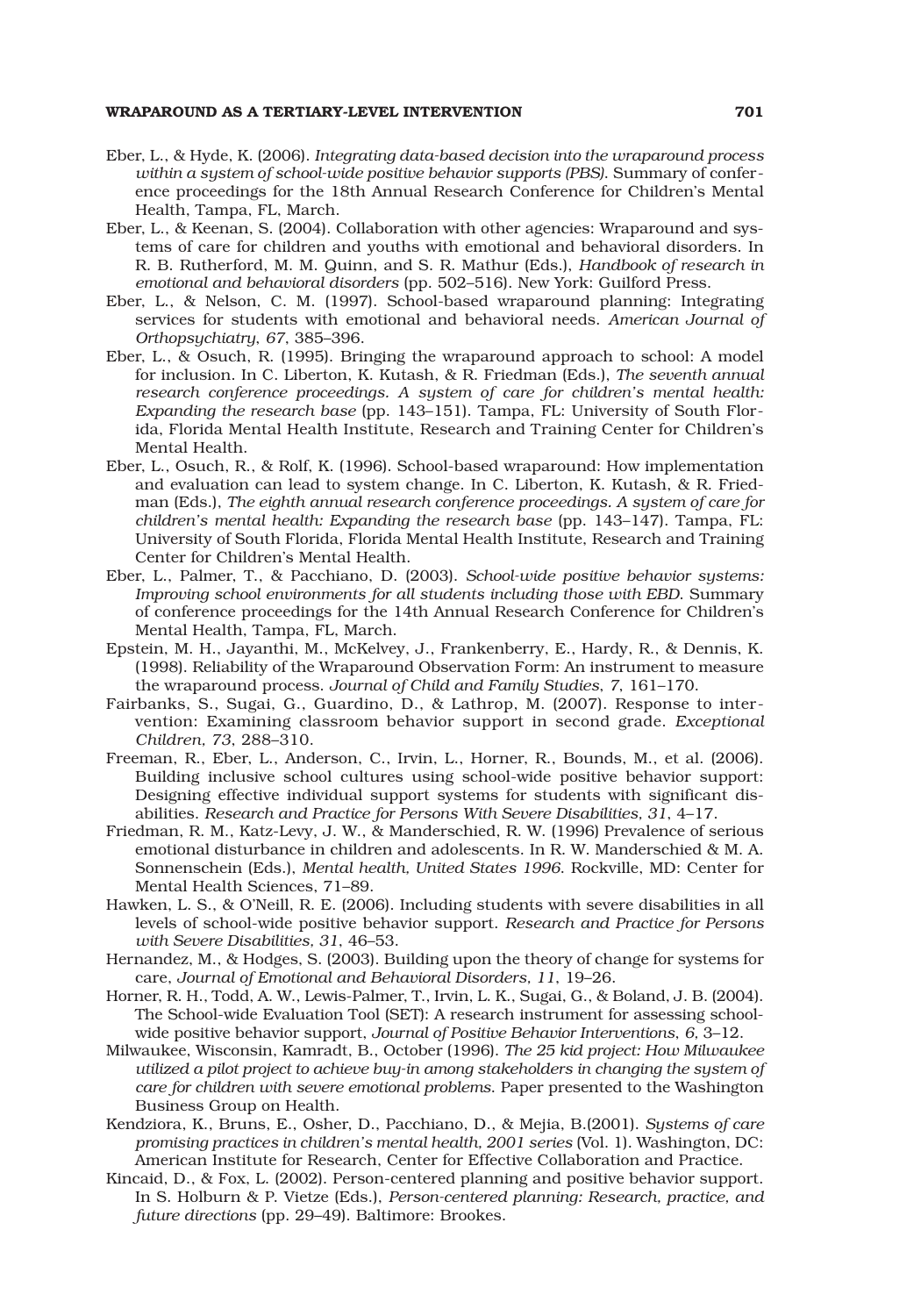#### **702 LUCILLE EBER et al.**

- Knitzer, J. (1982). *Unclaimed children: The failure of public responsibility to children and adolescents in need of mental health services*. Washington, DC: Children's Defense Fund.
- Kutash, K., Duchnowski, A. J., & Lynn, N. (2006). *School-based mental health: An empirical guide for decision-makers*. Tampa, FL: University of South Florida, Louis de la Parte Florida Mental Health Institute, Department of Child and Family Studies, Research and Training Center for Children's Mental Health.
- Lachat, M. A., & Smith, S. (2005). Practices that support data use in urban high schools. *Journal of Education for Students Placed At-Risk, 10*, 333–349.
- Lewis-Palmer, T., Sugai, G., & Larson, S. (1999). Using data to guide decisions about program implementation and effectiveness. *Effective School Practices*, *17*, 47–53.
- Malloy, J. M., Cheney, D., & Cormier, G. M. (1998). Interagency collaboration and the transition to adulthood for students with emotional or behavioral disabilities. *Education and Treatment of Children, 21*, 303–321.
- Miles, P., Bruns, E. J., Osher, T. W., Walker, J. S., & National Wraparound Initiative Advisory Group. (2006). *The wraparound process user's guide: A handbook for families*. Portland, OR: National Wraparound Initiative, Research and Training Center on Family Support and Children's Mental Health, Portland State University.
- Munger, R. L. (1998). *The ecology of troubled children*. Cambridge, MA: Brookline Press.
- Nakasato, J. (2000). Data-based decision making in Hawaii's behavior support effort. *Journal of Positive Behavior Interventions*, *2*, 247–251.
- National Center for Education Statistics (2006). Digest of education statistics. Retrieved June 20, 2007, from http://nces.ed.gov/
- O'Brien, C. L., & O'Brien, J. (2000) The origins of person-centered planning: A community of practice perspective. In S. Holburn & P. M. Vietze (Eds.), *Person-centered planning: Research, practice, and future directions* (pp. 3–27). Baltimore: Brookes.
- Ogles, B. M., Carlston, D., Hatfield, D., Melendez, G., Dowell, K., & Fields, S. A. (2006). The role of fidelity and feedback in the wraparound approach. *Journal of Child and Family Studies*, *15*, 114–128.
- Offord, D. R., Boyle, M. H., Racine, Y., Szatmari, P., Fleming, J. E., Sanford, M., et al. (1996). Integrating assessment data from multiple informants. *Journal of the American Academy of Child and Adolescent Psychiatry, 35*, 1078–1086.
- O'Neill, R. E., Horner, R. H., Albin, R. W, Sprague, J. R., Storey, K., & Newton, J. S. (1997). *Functional assessment and program development for problem behavior: A practical handbook* (2nd ed.). Pacific Grove, CA: Brookes.
- Palmer, S. B., & Wehmeyer, M. L. (1998). Students' expectations of the future: Hopelessness as a barrier to self-determination. *Mental Retardation, 36*, 128–136.
- Renck, K. (2005). Cross informant ratings of behavior of children and adolescents: The "gold standard." *Journal of Child and Family Studies, 14*, 457–468.
- Richardson, G. A., & Day, N. L. (2000). Epidemiologic considerations. In M. Hersen & R. T. Ammermans (Eds.), *Advanced abnormal child psychology* (2nd ed.). Mahwah, NJ: Erlbaum, pp. 33-46.
- Risley, T. (1996). Get a life! Positive behavioral intervention for challenging behavior through life arrangement and life coaching. In L. K. Koegel, R. L. Koegel, & G. Dunlap (Eds.), *Positive behavior support: Including people with difficult behavior in the community*. Baltimore: Brookes, pp. 425-437.
- Rones, M., & Hoagwood, K. (2000). School-based mental health services: A research review. *Clinical Child and Family Psychology Review, 3*, 223–241.
- Safran, S. P., & Oswald, K. (2003). Positive behavior supports: Can schools reshape disciplinary practices? *Exceptional Children, 69*, 361–373.
- Saleebey, D. (2001). *The strengths perspective in social work practice* (2nd ed.). New York: Longman.
- Scott, T., & Eber, L. (2003). Functional assessment and wraparound as systemic school processes: Primary, secondary, and tertiary systems examples. *Journal of Positive Behavior Supports*, *5*, 131–143.
- Scott, T., Nelson, C. M., & Zabala, J. (2003). Functional behavior assessment training in public schools: Facilitating systemic change. *Journal of Positive Behavior Interventions, 5*, 216–224.